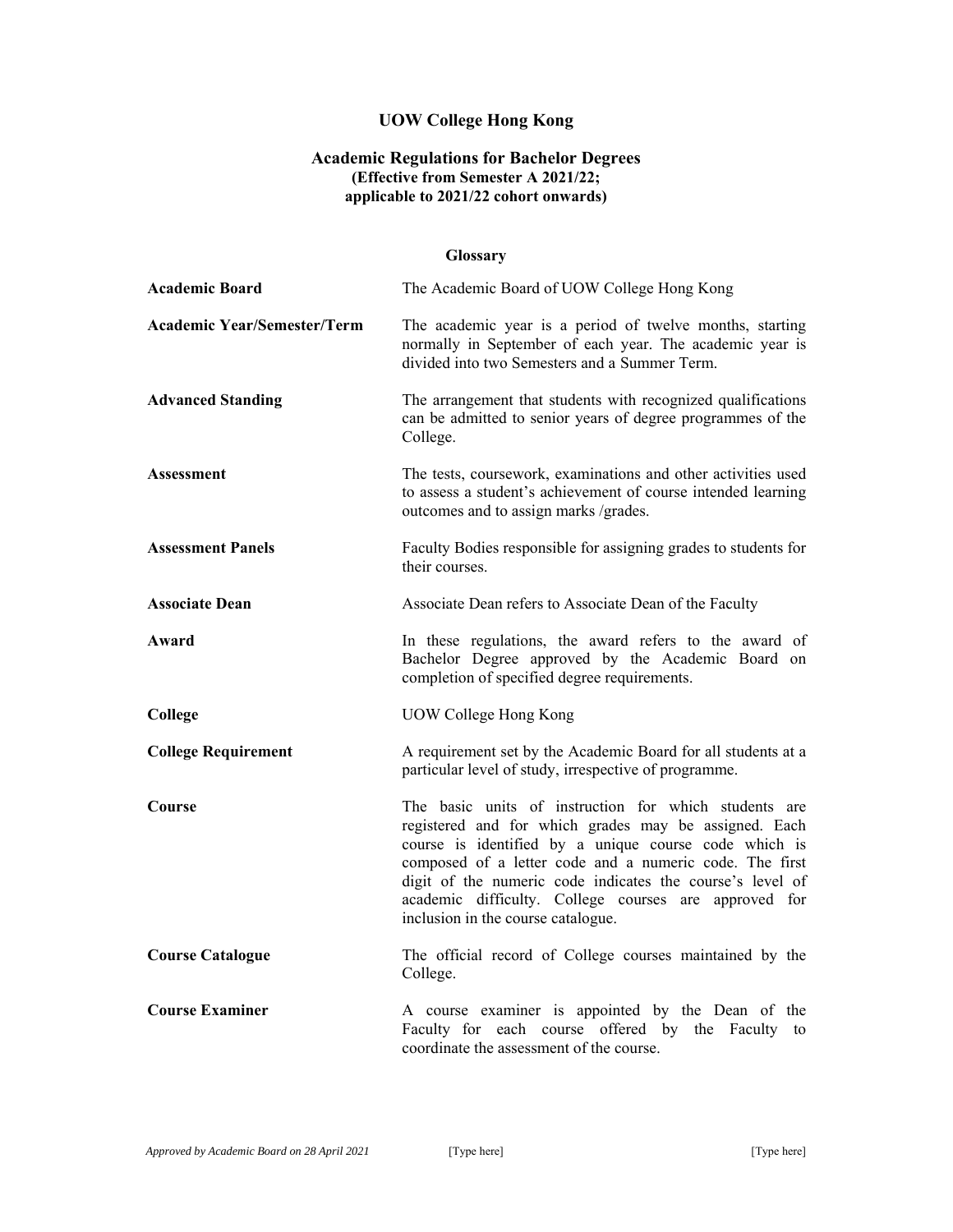| <b>Course Exemption</b>            | A student may be granted an exemption from specific courses<br>based on prior study. Credit units are not earned<br>for<br>an<br>exempted course.                                                                                                                                                                                                          |
|------------------------------------|------------------------------------------------------------------------------------------------------------------------------------------------------------------------------------------------------------------------------------------------------------------------------------------------------------------------------------------------------------|
| <b>Credit Transfer</b>             | The assignment of credit units toward the credit unit<br>requirements of a degree on the basis of prior studies completed<br>at an appropriate level as recognized by the College. Credit<br>units are normally assigned based on specific courses that are<br>equivalent in content and standard.                                                         |
| <b>Credit Unit</b>                 | Each course is assigned a number of credit units. A<br>credit unit is earned by approximately forty to fifty<br>hours of student work.                                                                                                                                                                                                                     |
| Dean                               | Dean refers to the Dean of a Faculty.                                                                                                                                                                                                                                                                                                                      |
| <b>Degree</b>                      | The College's undergraduate curricula are organised into<br>degrees. The bachelor's degree is normally granted upon<br>completion of a programme of study, which typically includes<br>Major, General Education requirements, Faculty<br>a —<br>requirements, free electives and/or Minor.                                                                 |
| <b>Enrolment</b>                   | The completion of specified procedures to attain student<br>status of the College.                                                                                                                                                                                                                                                                         |
| <b>Equivalent Course</b>           | Equivalent courses are those courses of the same level where<br>there is sufficient overlap in content that a student may register<br>in the course to meet a degree requirement to recover a failure<br>or to improve a course grade.                                                                                                                     |
| <b>Examination Board</b>           | College body responsible for classifying students' awards,<br>recommending to Academic Board conferment of awards, and<br>terminating the studies of students on academic grounds on<br>behalf of Academic Board.                                                                                                                                          |
| <b>Exclusive Course</b>            | Exclusive courses are those where there is sufficient<br>overlap in their content to make it inappropriate for<br>students to earn credits for more than one of the courses.<br>Students will be restricted from registration in a course<br>when they have earned credit units for an exclusive<br>course.                                                |
| Faculty                            | Faculty refers to "Faculty and equivalent bodies" as<br>defined by the Academic Board.                                                                                                                                                                                                                                                                     |
| <b>Free electives</b>              | Courses which are not related to the Major or the prescribed<br>General Education component but are counted toward the total<br>number of credit units required for graduation.                                                                                                                                                                            |
| <b>General Education Component</b> | A structured component of the curriculum comprising courses<br>to improve students' English and Chinese communication<br>skills, a course on contemporary China, and courses in different<br>domains to develop a breadth of knowledge and foster personal<br>growth and intellectual development in students through<br>exposure to multiple disciplines. |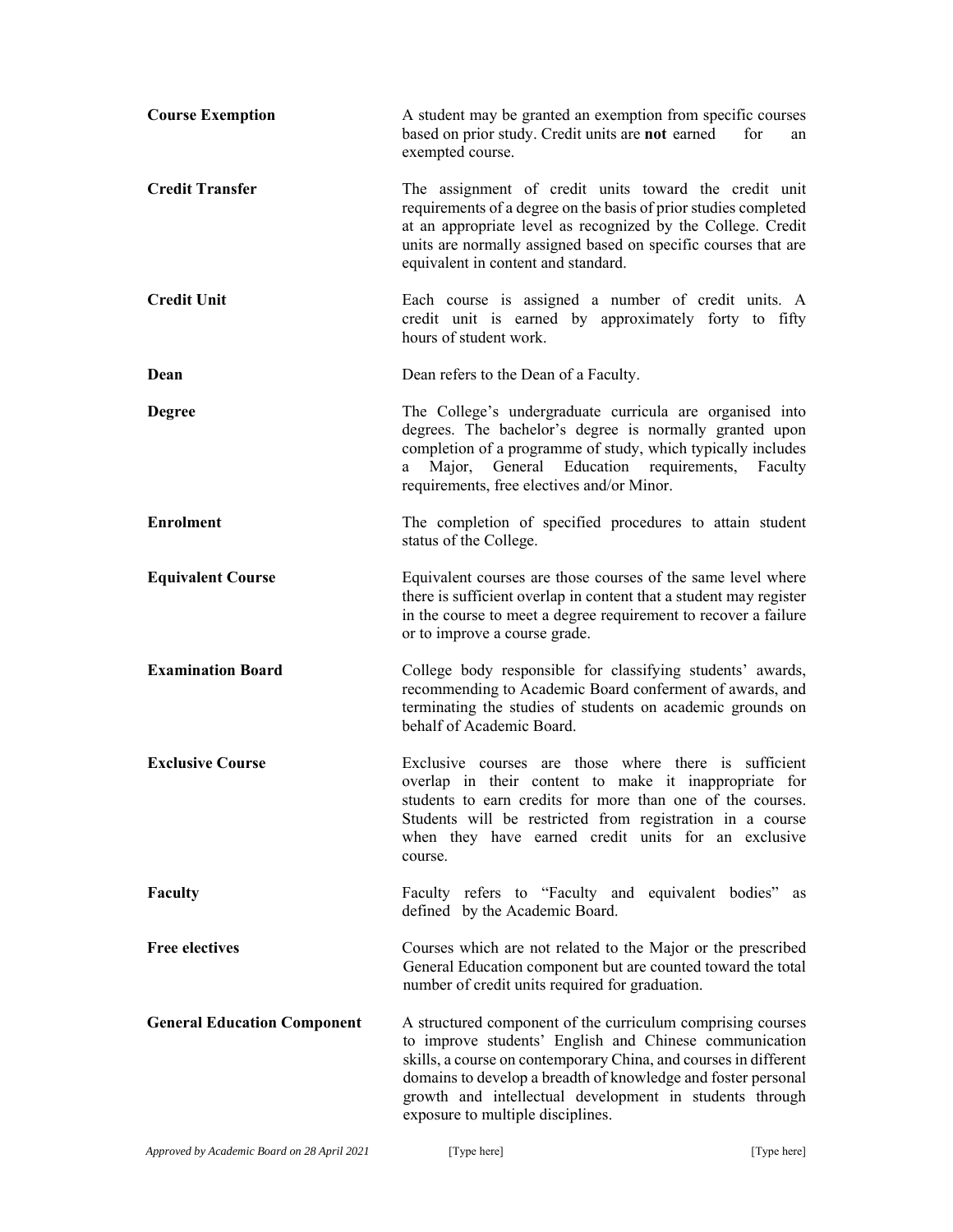| <b>Grade Point Average (GPA)</b> | The GPA is obtained by adding all the quality points (i.e. grade<br>points multiplied by the number of credit units) for all courses<br>taken during the student's Bachelor Degree studies at the<br>College, and then dividing the result by the total number of<br>credit units taken. All course grades, unless excluded as<br>approved by the Academic Board, are included in the<br>calculation. The GPA calculation shall not be rounded. Any<br>digits after the second digit to the right of a decimal point shall<br>be truncated. |
|----------------------------------|---------------------------------------------------------------------------------------------------------------------------------------------------------------------------------------------------------------------------------------------------------------------------------------------------------------------------------------------------------------------------------------------------------------------------------------------------------------------------------------------------------------------------------------------|
|                                  | When calculating the GPA for all courses taken at the time of<br>calculation, it is known as the Cumulative GPA (CGPA). When<br>calculating the GPA for a given semester, it is known as the<br>Semester GPA (SGPA).                                                                                                                                                                                                                                                                                                                        |
| <b>Graduation Date</b>           | Each academic year has three graduation dates as set by the<br>Academic Board for the graduation of students who have<br>completed requirements for awards as determined by the<br><b>Examination Board.</b>                                                                                                                                                                                                                                                                                                                                |
| <b>Home Faculty</b>              | A student's home Faculty is the Faculty offering the<br>programme in which the student is enrolled.                                                                                                                                                                                                                                                                                                                                                                                                                                         |
| Major                            | A major field of study is the core competence area,<br>comprising a structured group of courses which aims to<br>create a broad and deep intellectual experience in an<br>academic discipline.                                                                                                                                                                                                                                                                                                                                              |
| <b>Minor</b>                     | A Minor consists of a structured group of courses that<br>focuses on a particular academic discipline, allowing<br>students to develop some depth of understanding in a<br>subject area or topic of professional interest.                                                                                                                                                                                                                                                                                                                  |
| <b>Mode of Study</b>             | A student is enrolled in a full-time or part-time mode of study.<br>A student's mode of study governs his/her maximum and<br>minimum study loads.                                                                                                                                                                                                                                                                                                                                                                                           |
| <b>Operational Grade</b>         | A course grade assigned for administrative purposes to assist in<br>the management of student records. Operational grades of I, IP,<br>TR, Z, X, and WD do not count in the calculation of students'<br>GPA <sub>s</sub> .                                                                                                                                                                                                                                                                                                                  |
| <b>Precursors</b>                | Precursors are set for some courses. Precursors are not<br>requirements, but students are advised to<br>complete<br>precursors before registering for these courses.                                                                                                                                                                                                                                                                                                                                                                        |
| Prerequisite                     | A requirement that must be fulfilled before a student can<br>register in a particular course.                                                                                                                                                                                                                                                                                                                                                                                                                                               |
| President                        | The President of UOW College Hong Kong.                                                                                                                                                                                                                                                                                                                                                                                                                                                                                                     |
| Programme                        | The structured academic programme offered by the College<br>leading to a named Bachelor Degree award of the College into<br>which students are enrolled.                                                                                                                                                                                                                                                                                                                                                                                    |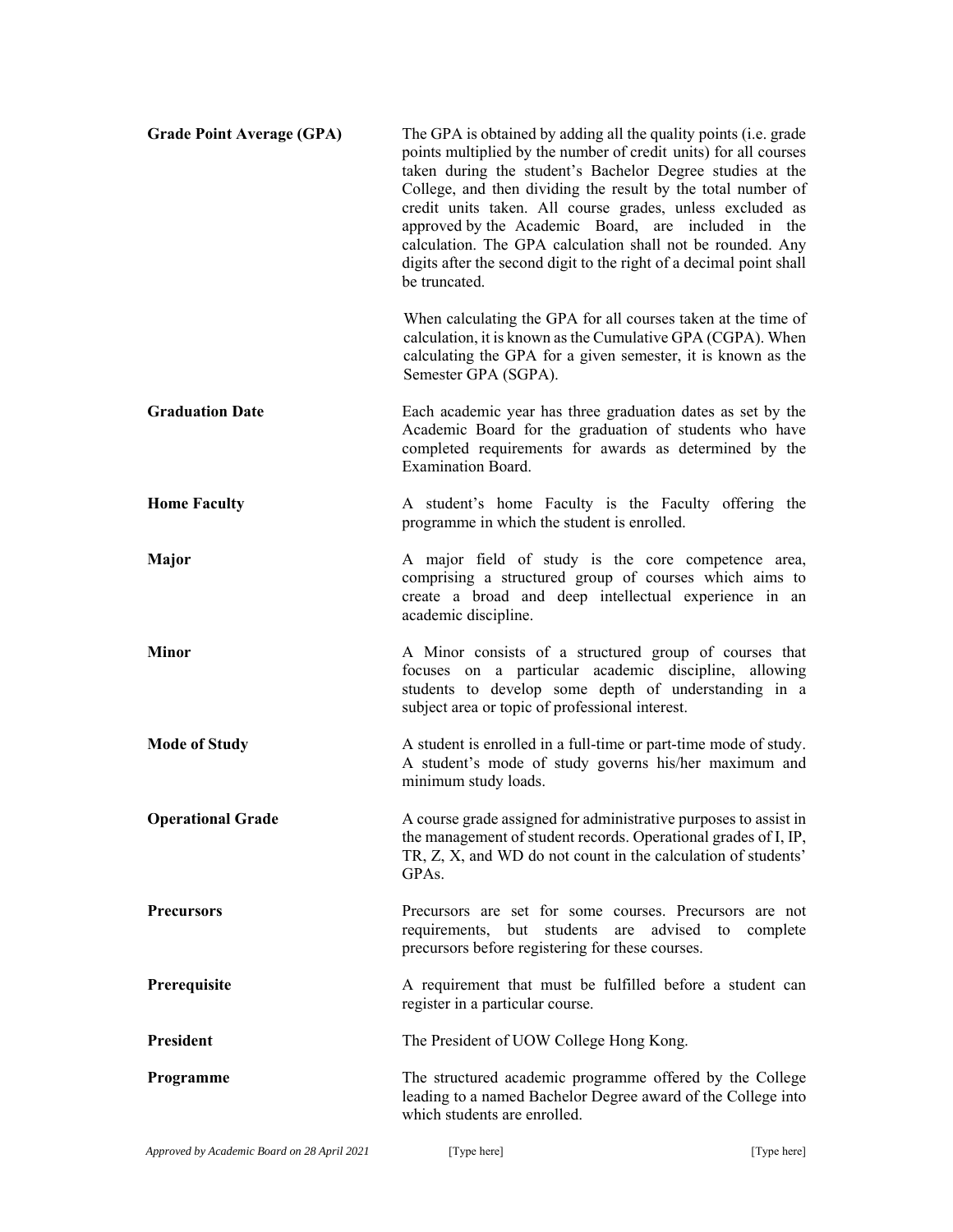| <b>Receiving Programme</b>       | The programme to which a student intends to transfer.                                                                                                                                                                                               |  |
|----------------------------------|-----------------------------------------------------------------------------------------------------------------------------------------------------------------------------------------------------------------------------------------------------|--|
| Registration                     | The inclusion of a student in the class list of a course.                                                                                                                                                                                           |  |
| <b>Required Course</b>           | A course that a student is required to pass in a programme in<br>order to complete the degree requirements.                                                                                                                                         |  |
| <b>Substitute Course</b>         | Under exceptional circumstances where a required<br>course<br>cannot be completed, a "substitute" course may be approved by<br>the Associate Dean of the Major/Minor-offering Faculty for a<br>student to replace the required course with another. |  |
| Transcript                       | The official academic record of a student's progress through<br>his/her programme, including grades assigned for courses.                                                                                                                           |  |
| <b>Vice President (Academic)</b> | The Vice President (Academic) of UOW College Hong<br>Kong.                                                                                                                                                                                          |  |
| <b>Working Days</b>              | Mondays to Fridays, excluding Saturdays, Sundays and public<br>holidays and excluding a day throughout or for part of which a<br>black rainstorm warning or Typhoon Signal Number 8 or above<br>is issued by the Hong Kong Observatory.             |  |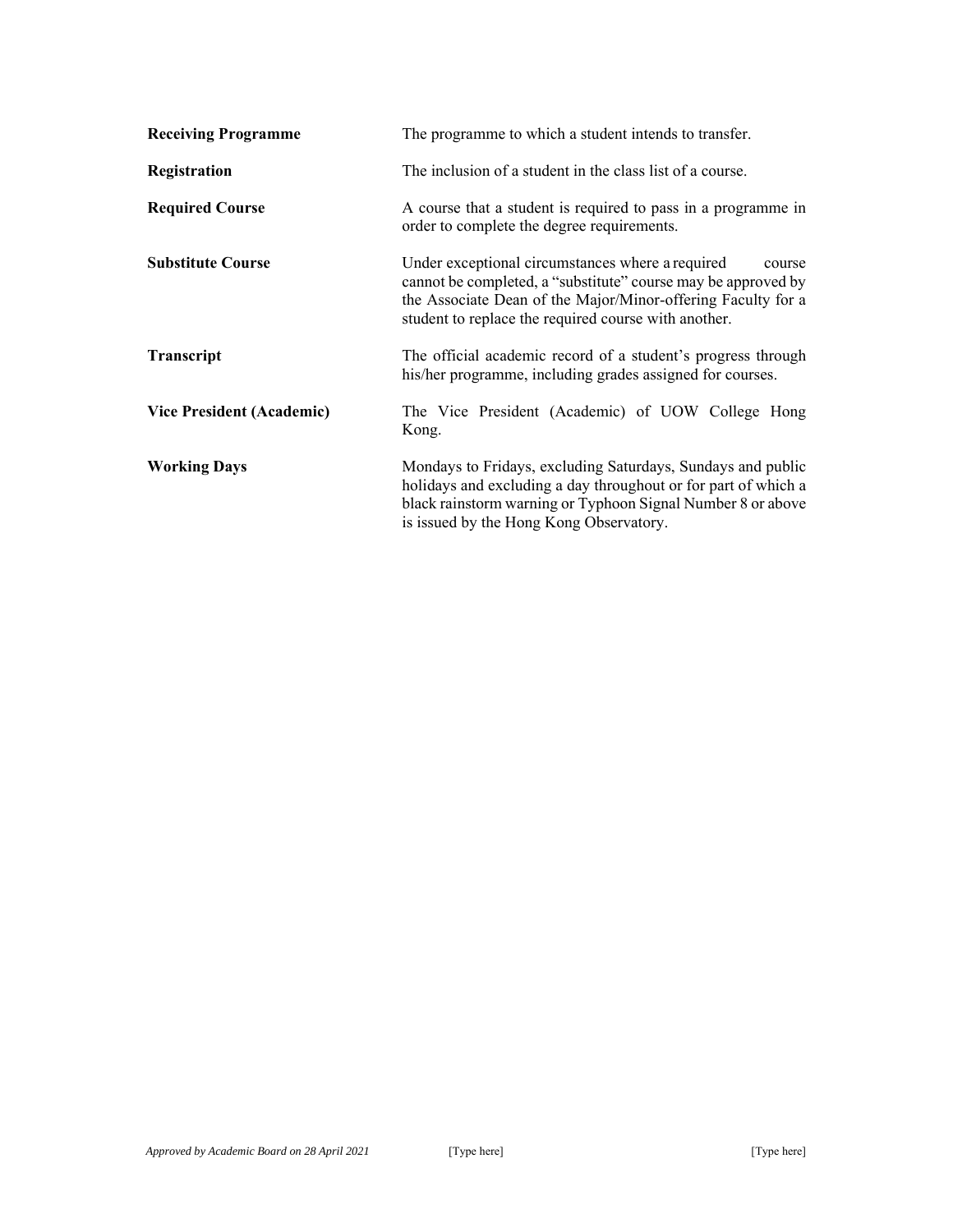# **Academic Regulations for Bachelor Degrees**

These Academic Regulations are made by the Academic Board to govern student progress leading to the award of a Bachelor Degree of the College.

Only the Academic Board can amend the Regulations, or permit exceptions, exemptions, or variations from them. Any variation from the Regulations approved by the Academic Board for a particular programme is set out in the requirements for the programme on the College website.

The Regulations are supplemented by information on administrative procedures and about particular programmes to be found on the College website.

#### **1. Language of Instruction and Assessment**

Unless otherwise determined by the Academic Board for a specific course or programme, the medium of instruction and assessment at the College is English.

#### **2. Admission**

- 2.1 Admission to the College's programmes is based on academic performance and other relevant criteria. The College does not discriminate on the grounds of age, gender, sexual orientation, gender identity, nationality, social or ethnic origin, family status, creed, or disability.
- 2.2 To be eligible for admission to a College's bachelor's degree, the applicant must satisfy the general entrance requirements as specified by the Academic Board and the programme entrance requirements, if any, or be a "mature applicant" as defined in the general entrance requirements, and be able to demonstrate aptitude and suitability for the programme.
- 2.3 Students with a recognized qualification may be admitted to a programme with advanced standing.
- 2.4 Meeting the entrance requirements does not guarantee admission to the College's programmes. The College's decisions on the admission of applicants are final.

### **3. Enrolment**

- 3.1 Upon admission to the College, students will be enrolled in a specific degree with a specified Major.
- 3.2 Unless otherwise approved by the Academic Board, students who are admitted to full-time studies are expected to study full-time in the programme concerned and are not permitted to enrol in full-time or part-time study for any other award qualification at any tertiary institution.
- 3.3 To maintain their enrolment, students must conform to the College's rules and regulations and must pay all fees and charges owed to the College by the due date.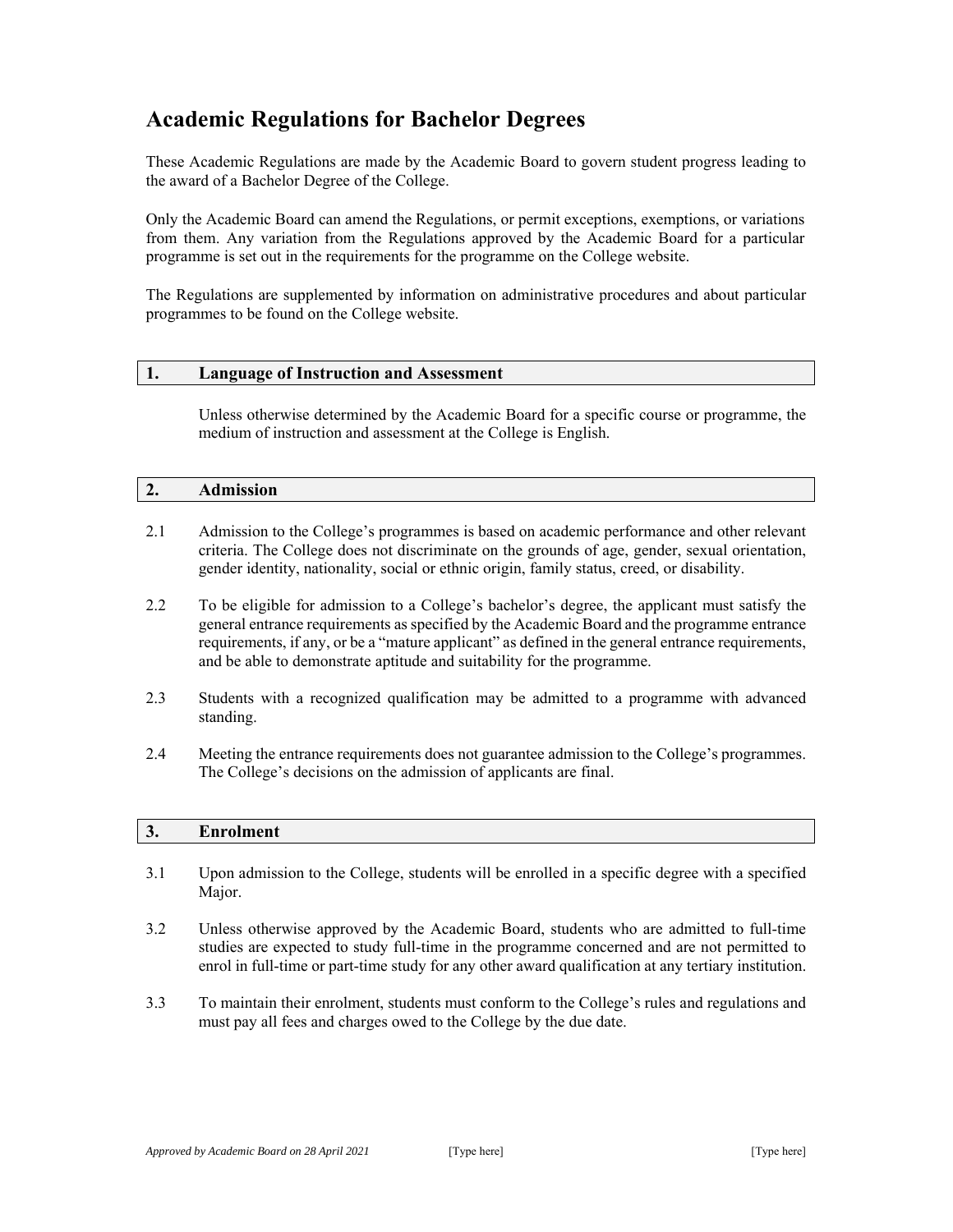### **4. Degree Requirements**

- 4.1 The minimum graduation requirement for a normative 4-year bachelor's degree is 120 credit units. Students may take additional courses exceeding the minimum graduation requirement, but the maximum number of credit units completed should not exceed 144.
- 4.2 Of the required graduation units, all students must complete a Major and satisfy the General Education requirements and Faculty requirements, with the balance to be fulfilled by Minor(s) or free electives.

#### 4.3 Faculty Requirement

Individual Faculties may specify additional requirements for the degrees offered.

- 4.4 Major
	- 4.4.1 Students must pursue an area of knowledge in depth through completion of the requirements for a Major with a minimum of 54 credit units. The Major requirement, plus any Faculty requirement, should not exceed 72 credit units. However, the Faculty may propose a higher limit to meet the requirements of professional accreditation subject to Academic Board's approval.
	- 4.4.2 A Major may be sub-divided into concentrations to designate the specialties of the subject discipline. Students may select one or more concentrations in the Major as provided in the curriculum, subject to fulfilment of any stipulated conditions.
- 4.5 General Education Requirements
	- 4.5.1 College Language Requirements

Students are required to fulfil the English language requirement and Chinese language requirement, as appropriate, in accordance with the requirements stipulated by the College.

4.5.2 Other General Education Courses

To fulfil their degree requirements, students must complete a minimum of 21 credit units of courses as specified by the College in fulfilment of the General Education requirement.

4.5.3 General Education courses cannot be prescribed as prerequisites for enrolling in any Major or Minor.

#### 4.6 Minor

4.6.1 Students intending to complete the courses specified in a Minor may choose to declare the Minor, which is optional, in accordance with the procedures announced by the College. A Minor requires 15 to 18 credit units. Double counting of courses is impermissible between the courses under the requirement of the Major and the requirement of a Minor. Credits earned to fulfil the Minor requirement cannot be used toward meeting the requirement for a Major taken by the student.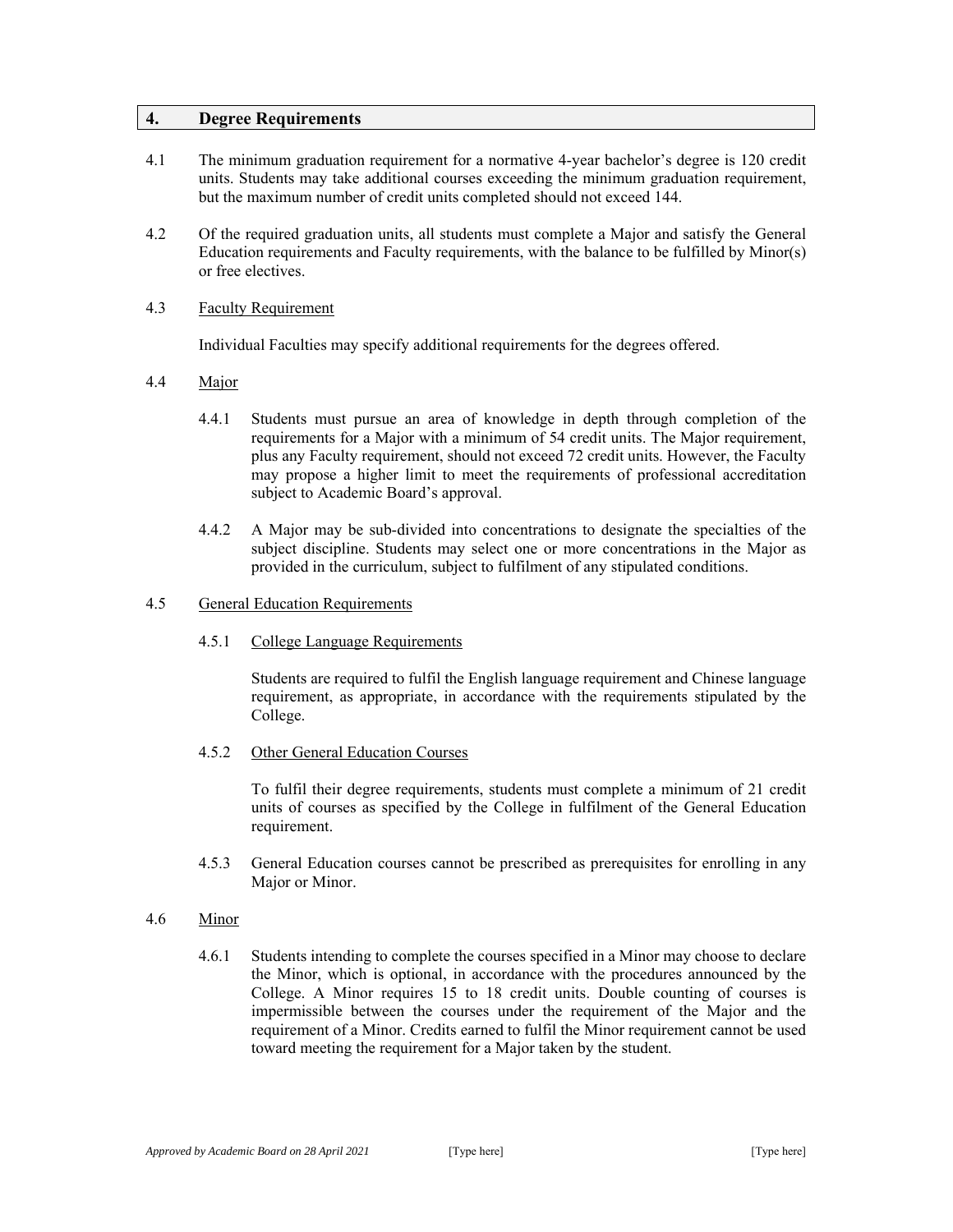- 4.6.2 Declaration of Minors should be made before the submission of the application for graduation, and all requirements for the Minor(s) should be met by the time of graduation.
- 4.6.3 Students who cannot complete their declared Minor but have fulfilled their degree requirements can still graduate. The completed courses from the unfulfilled Minor may be counted toward the degree as free electives as appropriate.

### 4.7 Free Electives

After fulfilling the credit unit requirements for the Major, General Education requirement including College Language Requirements, Faculty requirements, and Minor (optional), students may choose free electives to fulfil their degree requirements, and must do so if their cumulative credit loads are below the minimum graduation requirement for the respective degree.

### **5. Advanced Standing**

- 5.1 Students admitted with advanced standing may complete the degree with a minimum of 60 credit units, subject to the requirements of individual degrees/Majors.
- 5.2 All the regulations related to degree requirements in AR4 above also apply to students admitted with advanced standing unless otherwise specified.
- 5.3 Advanced standing students should fulfil the following minimum degree requirements, in addition to any other requirements stipulated by the Faculty: (i) A Major of 36 credit units (ii) Faculty requirements, if any (iii) General Education requirements, including 6 credit units of English courses and 9 credit units of general education courses in the domains.
- 5.4 All credit units earned to fulfil the requirements of the Major, General Education requirements and those earned from completing free electives to fulfil graduation requirements must be at Level D3 or D4.

### **6. Credit Transfer**

- 6.1 Transfer of credits may be granted to a student in recognition of prior studies completed at an appropriate level as recognised by the College. Transferred credits will be counted toward meeting the credit units required to earn a Bachelor Degree award of the College.
- 6.2 Notwithstanding AR6.1 above, students admitted with advanced standing will not be entitled to any credit transfer on the basis of their previous qualifications attained prior to their admission to the College. Instead, students may be granted exemption from specific courses based on prior study.
- 6.3 At least half of the credit units required for a Degree award of the College must be earned by the successful completion of courses in the Major in which the student is enrolled.
- 6.4 Credit units for transfer are normally assigned with respect to specific courses for work that is equivalent in content and standard. A grade "C" or above in the course is required for credit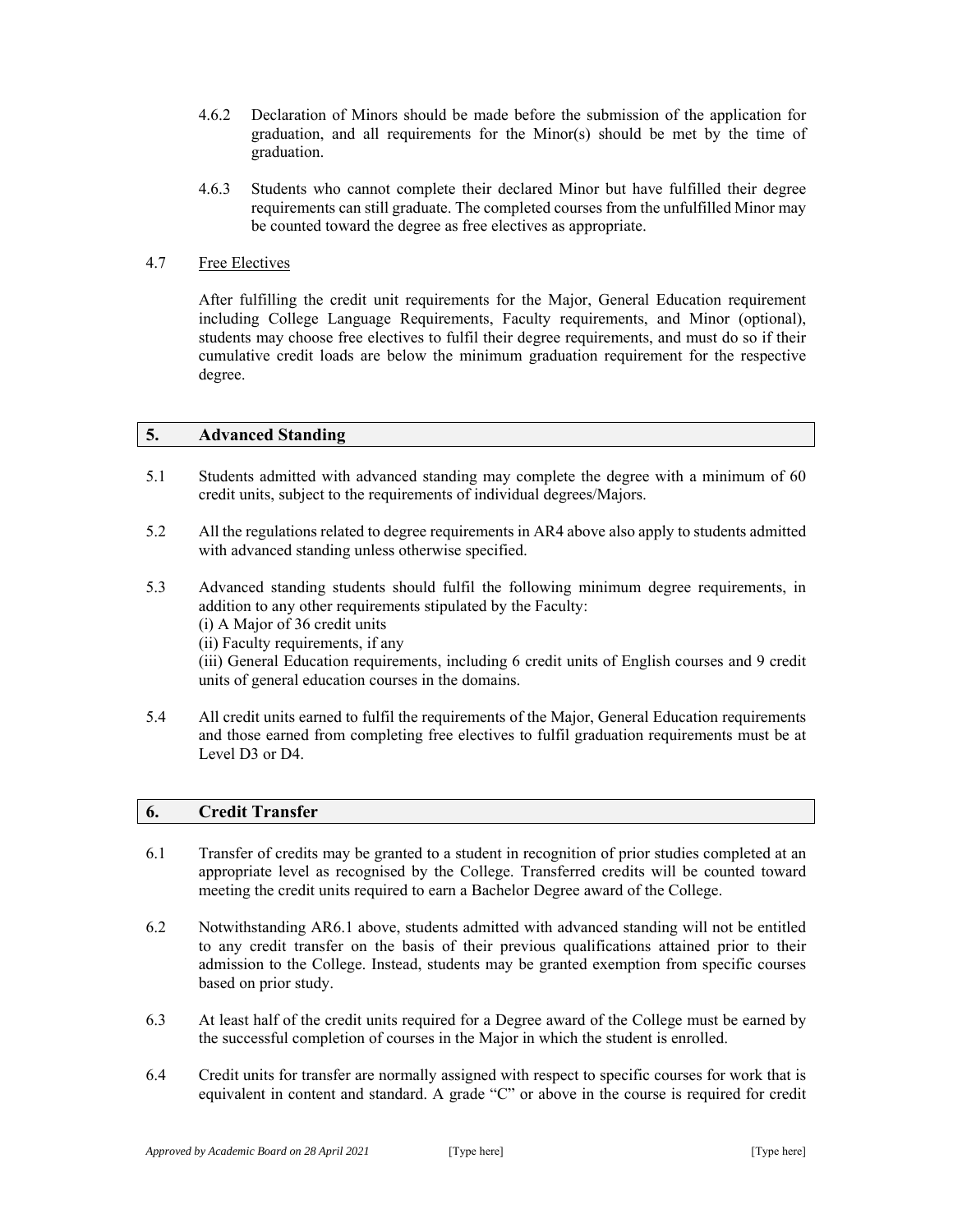transfer purpose; exceptions must be fully justified and approved by the Dean/Associate Dean of the home Faculty.

- 6.5 Transferred credits must have been earned no earlier than eight years before the date of enrolment at the College. Individual Faculties may stipulate a more stringent requirement for credit transfer, as deemed appropriate.
- 6.6 Credit units earned through credit transfer do not count in the calculation of a student's GPA, except where special arrangements have been made.
- 6.7 Applications for credit transfer should be made in writing to the College Office for approval by the Associate Dean of the faculty offering the course for which credit transfer is sought. Applications for credit transfer for courses completed prior to entry to the College must be made before the start of the first semester according to the deadline set by the College Office. Applications for credit transfer for outside courses completed after admission to the College must be made immediately in the semester following attainment of the additional qualification.

### **7. Course Exemption**

- 7.1 Students may be granted an exemption from specific courses based on prior study. Credit units are not earned for an exempted course.
- 7.2 Students who have been granted course exemptions are required to fulfil the minimum credit requirement for their respective degrees in order to graduate.
- 7.3 Students may apply for course exemptions in accordance with the procedures announced by the College.

### **8. Course Registration**

- 8.1 Students registering for courses must follow the instructions issued by the College. Students may also need to fulfil any conditions stipulated by the College before they can proceed to register for courses.
- 8.2 Registration for some courses is restricted to students holding the necessary prerequisites.
- 8.3 The College reserves the right to restrict registration for courses, or permit registration only on a priority basis.
- 8.4 Students can add or drop a course during the add/drop period prescribed by the College. After the add/drop deadline, requests for late drop of courses will only be approved under exceptional circumstances, and such late requests must be submitted no later than the end of the teaching period for the relevant semester/term for approval by the course-offering Faculty.
- 8.5 For approved late drop cases, a student will be assigned an X grade representing the late drop of the course and the X grade will be shown on his/her academic transcript.
- 8.6 Students intending not to register for any courses in a semester but who will subsequently continue their study should apply for a leave of absence no later than the end of the course add/drop period.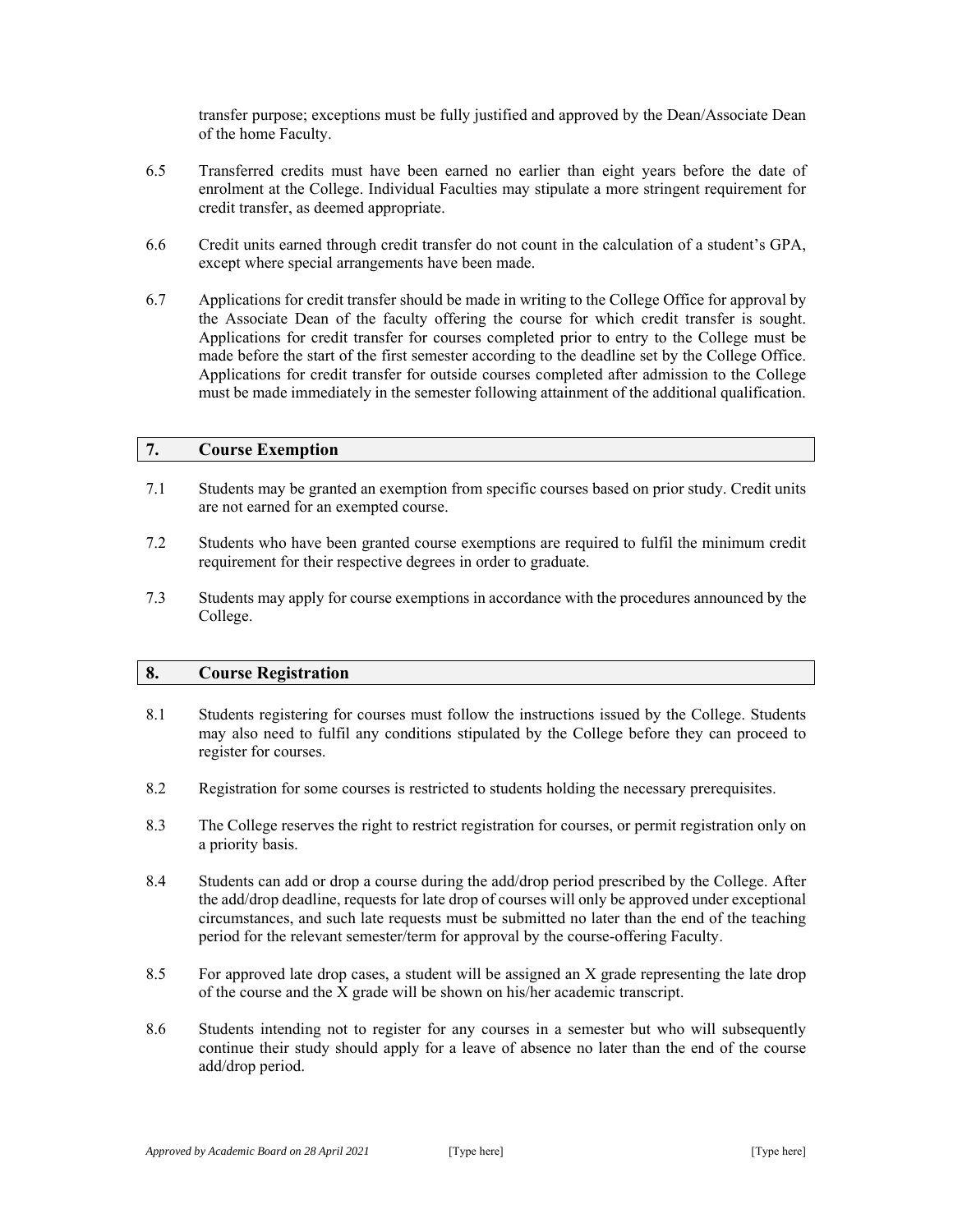- 8.7 Students will be restricted from registration for a course when they have earned credit units for an exclusive course.
- 8.8 Under exceptional circumstances where a required course cannot be completed, a "substitute" course may be approved by the Associate Dean of the Major/Minor-offering Faculty for a student to replace the required course with another. The approved substitute course can be used to recover a failure for the required course.
- 8.9 Students who have met all the requirements to graduate from a programme or reached their maximum period of study cannot register for further courses in subsequent semesters/terms.

### **9. Maximum and Minimum Study Load**

- 9.1 In each semester, except the Summer Term, students must register for courses summing to a total of at least 12 credit units, and for not more than 18 credit units.
- 9.2 In the Summer Term, students may register for courses but the total load must not exceed nine credit units.
- 9.3 Except where special arrangements are made for his/her programme, students seeking an exception to AR9.1 or AR9.2 should apply in writing to the Associate Dean of Faculty.

### **10. Leave of Absence**

10.1 Students may take a leave of absence from their studies for an approved period. Periods of approved leave of absence may not be less than one full semester, and may not accumulate to more than four semesters. Applications for leave of absence should be submitted for approval by the Associate Dean of Faculty.

### **11. Maximum Period of Study**

- 11.1 Students shall, irrespective of their mode of study, complete all the degree requirements within the stipulated maximum period of study (i.e., six years for normative 4-year degree, and four years for Advanced Standing), inclusive of any change of Majors, periods of leave of absence and suspension of studies.
- 11.2 Students who cannot complete all programme requirements for graduation within the maximum study period will be terminated from their studies.
- 11.3 Requests for extension of study beyond the maximum study period will only be granted upon special approval by the Examination Board.
- 11.4 Student whose study has been discontinued due to expiry of the maximum period of study are not allowed readmission to the same programme.

### **12. Grading of Courses**

12.1 Courses are graded according to the following schedule: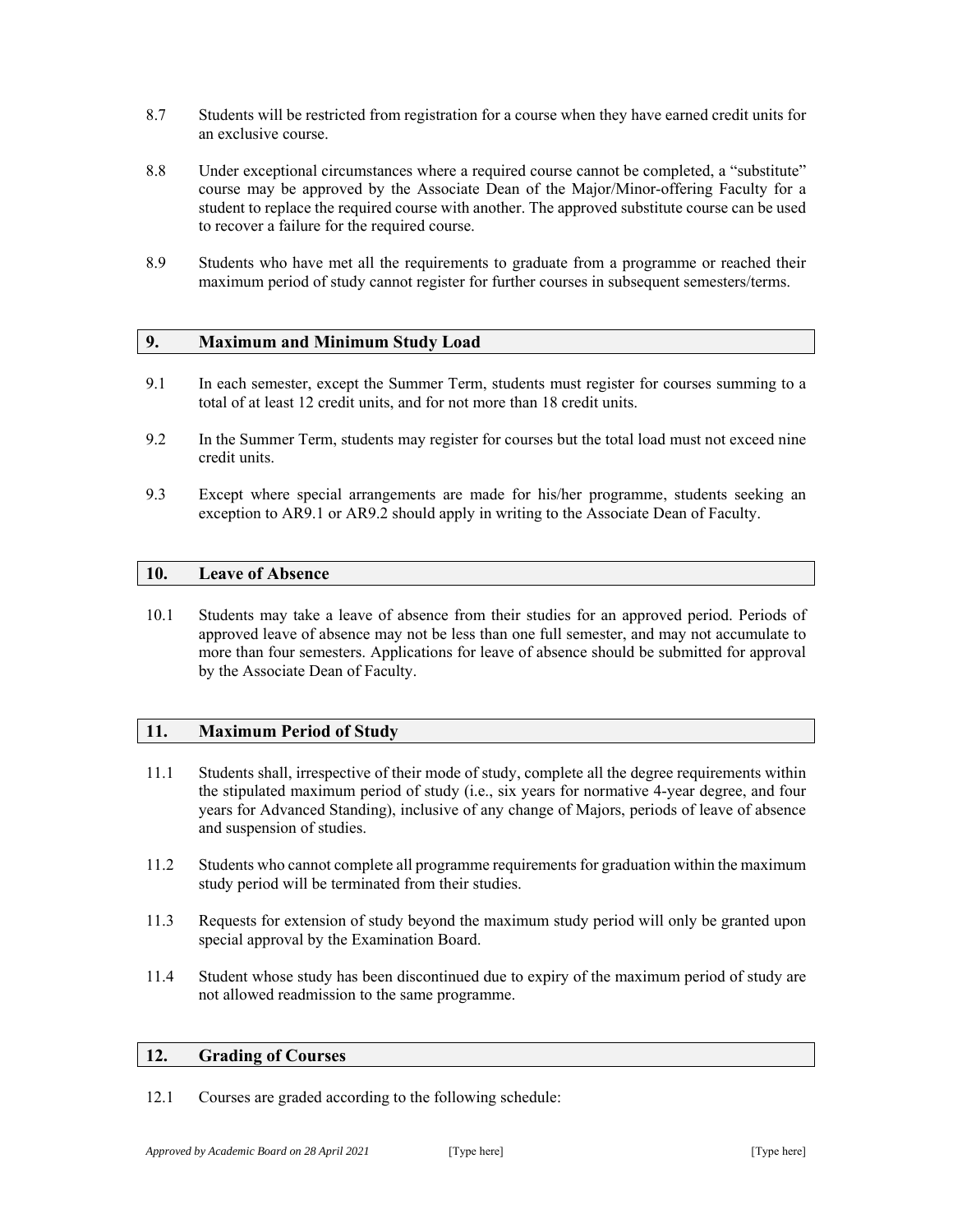| Grade             | <b>Grade Point</b> | <b>Grade Definitions</b> |                                                                                                                                                                                                                                                                                                                                                                                                                                                                                                                                                                                                                                                                                                                                                                                                                                                                                    |
|-------------------|--------------------|--------------------------|------------------------------------------------------------------------------------------------------------------------------------------------------------------------------------------------------------------------------------------------------------------------------------------------------------------------------------------------------------------------------------------------------------------------------------------------------------------------------------------------------------------------------------------------------------------------------------------------------------------------------------------------------------------------------------------------------------------------------------------------------------------------------------------------------------------------------------------------------------------------------------|
| $A+$<br>A<br>A-   | 4.3<br>4.0<br>3.7  | Excellent                | An Excellent grade is awarded for performance that<br>provides evidence of a superior level of attainment of<br>the relevant course learning outcomes, demonstrating<br>the attributes of a credit grade plus (as applicable):<br>evidence of integration and evaluation of<br>$\bullet$<br>critical ideas, principles, concepts and/or<br>theories<br>distinctive insight and ability in applying<br>$\bullet$<br>relevant skills, techniques, methods and/or<br>concepts<br>demonstration of frequent originality in<br>defining and analyzing issues or problems<br>and providing solutions<br>fluent and thorough communication of<br>information and ideas in terms of the<br>conventions of the discipline<br>frequent application of appropriate skills,<br>techniques and methods with superior levels<br>of precision and accuracy<br>most answers correct, few incorrect |
| $B+$<br>B<br>$B-$ | 3.3<br>3.0<br>2.7  | Good                     | A Good grade is awarded for performance that<br>provides evidence of a high level of attainment of the<br>relevant course learning outcomes, demonstrating the<br>attributes of a Fair grade plus (as applicable):<br>evidence of learning that goes beyond<br>replication of content knowledge or skills<br>demonstration of solid understanding of<br>fundamental concepts in the field of study<br>demonstration of the ability to apply these<br>concepts in a variety of contexts<br>use of convincing arguments with<br>appropriate coherent and logical reasoning<br>clear communication of information and<br>ideas in terms of the conventions of the<br>discipline<br>regular application of appropriate skills,<br>techniques and methods with high levels of<br>precision and accuracy<br>many answers correct, some incorrect                                         |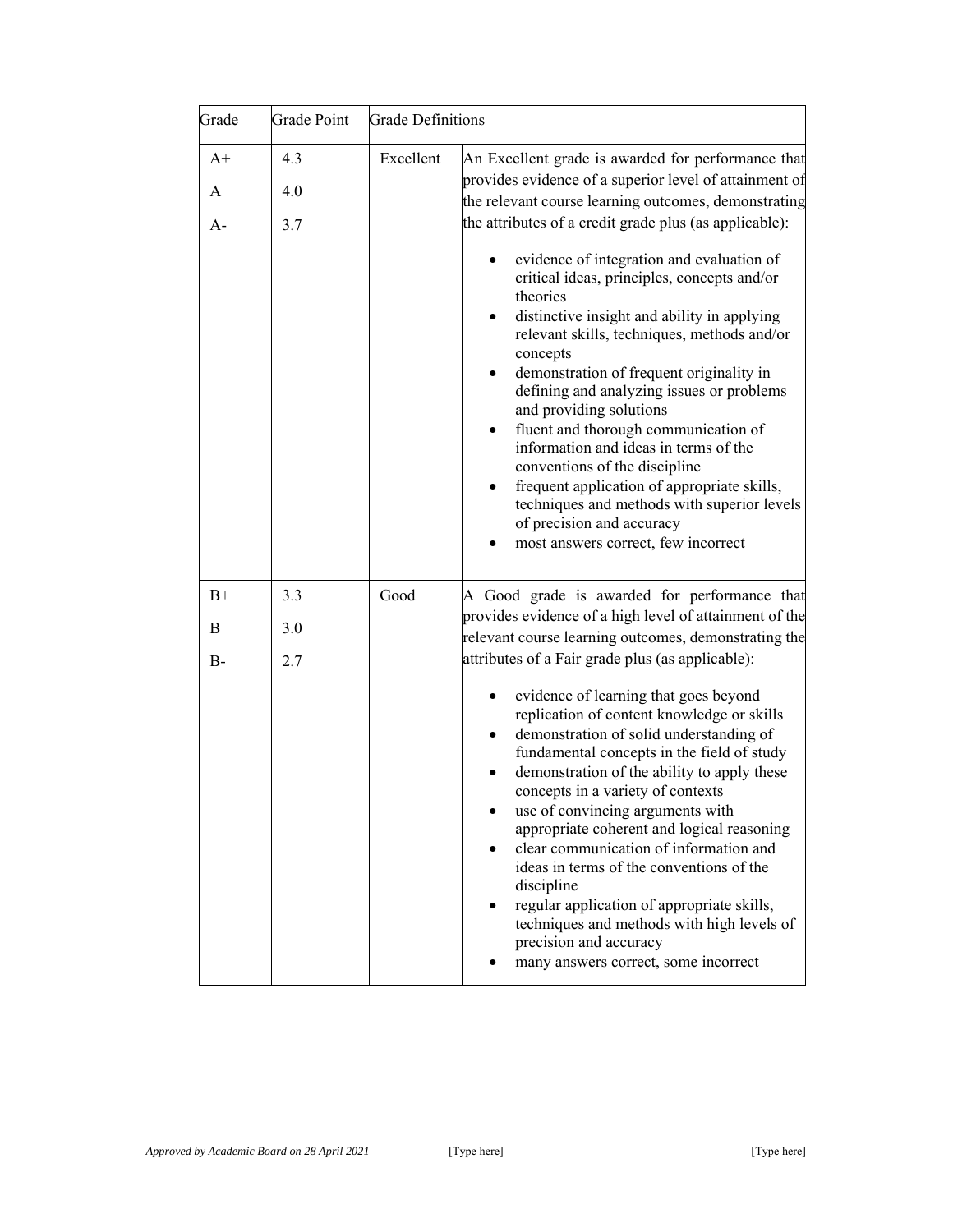| $C+$                            | 2.3 | Fair       | A Fair grade is awarded for performance that provides                                                                                                                                                                                                                                                                                                                                                                                  |
|---------------------------------|-----|------------|----------------------------------------------------------------------------------------------------------------------------------------------------------------------------------------------------------------------------------------------------------------------------------------------------------------------------------------------------------------------------------------------------------------------------------------|
| $\mathcal{C}$                   | 2.0 |            | evidence of a satisfactory level attainment of the<br>relevant course learning outcomes, demonstrating (as                                                                                                                                                                                                                                                                                                                             |
| С-                              | 1.7 |            | applicable):                                                                                                                                                                                                                                                                                                                                                                                                                           |
|                                 |     |            | knowledge, understanding and application<br>of fundamental concepts of the field of study<br>use of routine arguments with acceptable<br>reasoning<br>adequate communication of information and<br>ideas in terms of the conventions of the<br>discipline<br>ability to apply appropriate skills, techniques<br>and methods with satisfactory levels of<br>precision and accuracy<br>a combination of correct and incorrect<br>answers |
| D                               | 1.0 | Marginal   | A Marginal grade is given for performance that<br>provides evidence for a barely adequate level<br>attainment of the relevant course learning outcomes<br>to enable the student to progress without repeating the<br>course                                                                                                                                                                                                            |
| F                               | 0.0 | Inadequate | An Inadequate grade is given for performance that<br>does not provide any evidence of attainment of the<br>relevant course learning outcomes.                                                                                                                                                                                                                                                                                          |
| $P$ (for P-<br>F course<br>only |     | Pass       | A Pass grade is given for performance that provides<br>sufficient evidence of attainment of the relevant<br>course learning outcomes.                                                                                                                                                                                                                                                                                                  |

- 12.2 Unless otherwise specified, the minimum grade to progress without repeating the course is D. Failure to achieve the minimum grade is regarded as failing the course.
- 12.3 The following grades are used for operational purposes:

| Grade | <b>Grade Descriptions</b> |                                                                                                                                               |
|-------|---------------------------|-----------------------------------------------------------------------------------------------------------------------------------------------|
| ΙP    | In Progress               | An IP grade is shown where a student will register for the<br>same course in subsequent semester to complete the<br>assessment of the course. |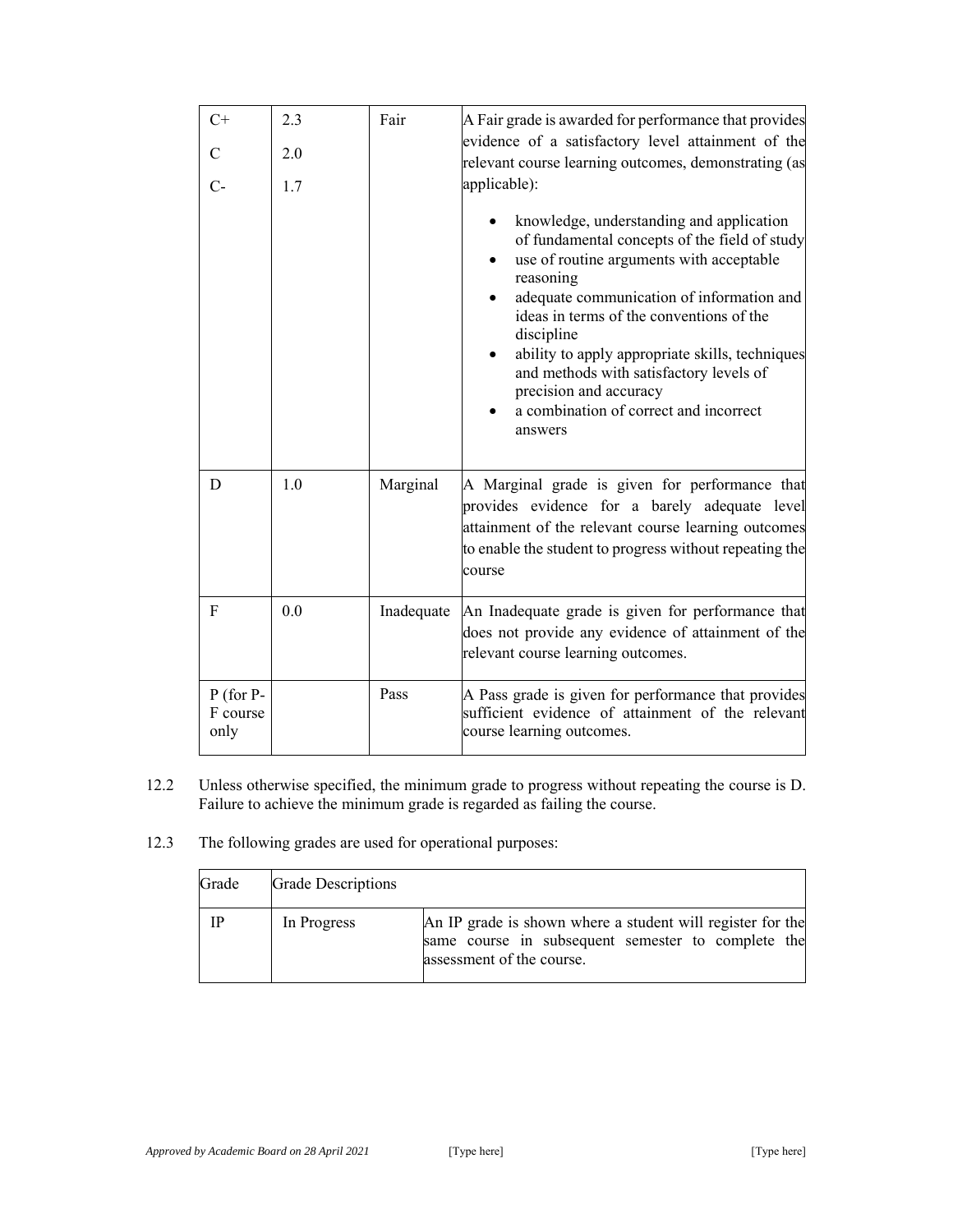|           | Incomplete      | A grade of Incomplete may be granted (1) where there are<br>extenuating circumstances that have prevented a student<br>from completing required work, or attending the<br>examination; (2) at the discretion of the Assessment Panel.<br>Where an "I" grade is assigned, the Assessment Panel will<br>approve a schedule for the completion of work, or a<br>supplementary examination. An alternative grade should be<br>assigned no later than four weeks after the "I" grade is first<br>reported or as soon as practicable thereafter. |
|-----------|-----------------|--------------------------------------------------------------------------------------------------------------------------------------------------------------------------------------------------------------------------------------------------------------------------------------------------------------------------------------------------------------------------------------------------------------------------------------------------------------------------------------------------------------------------------------------|
| TR        | Credit Transfer | Assigned when a student is granted transferred credits for<br>the course.                                                                                                                                                                                                                                                                                                                                                                                                                                                                  |
| Z         | Exemption       | Assigned when a student is exempted from the course.                                                                                                                                                                                                                                                                                                                                                                                                                                                                                       |
| X         | Late Drop       | Assigned when a student is permitted to drop the course<br>after the add/drop deadline.                                                                                                                                                                                                                                                                                                                                                                                                                                                    |
| <b>WD</b> | Withdrawn       | Assigned when a student has registered for the course in a<br>semester/term and subsequently submitted a notification of<br>withdrawal of studies.                                                                                                                                                                                                                                                                                                                                                                                         |

- 12.4 A student assigned a grade of D or better, or a Pass grade in a pass-fail course, earns credit units for the course. Grades of F, IP, I, Z, X and WD do not earn credit units.
- 12.5 Grades of P, I, IP, TR, Z, X and WD are not counted in the calculation of a student's CGPA. Grades of F are counted, unless the fail is recovered under AR15.5.
- 12.6 Grades of P, I, IP, TR, Z, X and WD are not counted in the calculation of a student's SGPA.

### **13. Illness or Other Circumstances Related to Assessment**

- 13.1 A student who reasonably believes that his/her ability to attend an examination, or in-course assessment with a weighting of 20% or above, has been adversely affected by circumstances beyond his/her control must submit the case, with documentary evidence, to the Course Examiner of the course through the Faculty Office of the course-offering faculty, as soon as possible but no later than 5 working days of the scheduled date for completing the affected examination or assessment. Where assessments for courses offered by more than one faculty are affected, the student should submit separate forms to the Faculty Offices of the courseoffering faculties.
- 13.2 The Course Examiner of the concerned course will investigate the case. Only compelling reasons such as illness, hospitalization, accident, family bereavement or other unforeseeable serious personal or emotional circumstances will be considered. The decision of the Course Examiner is final and will be conveyed to the student in writing as soon as possible but no later than 10 working days following receipt of the case.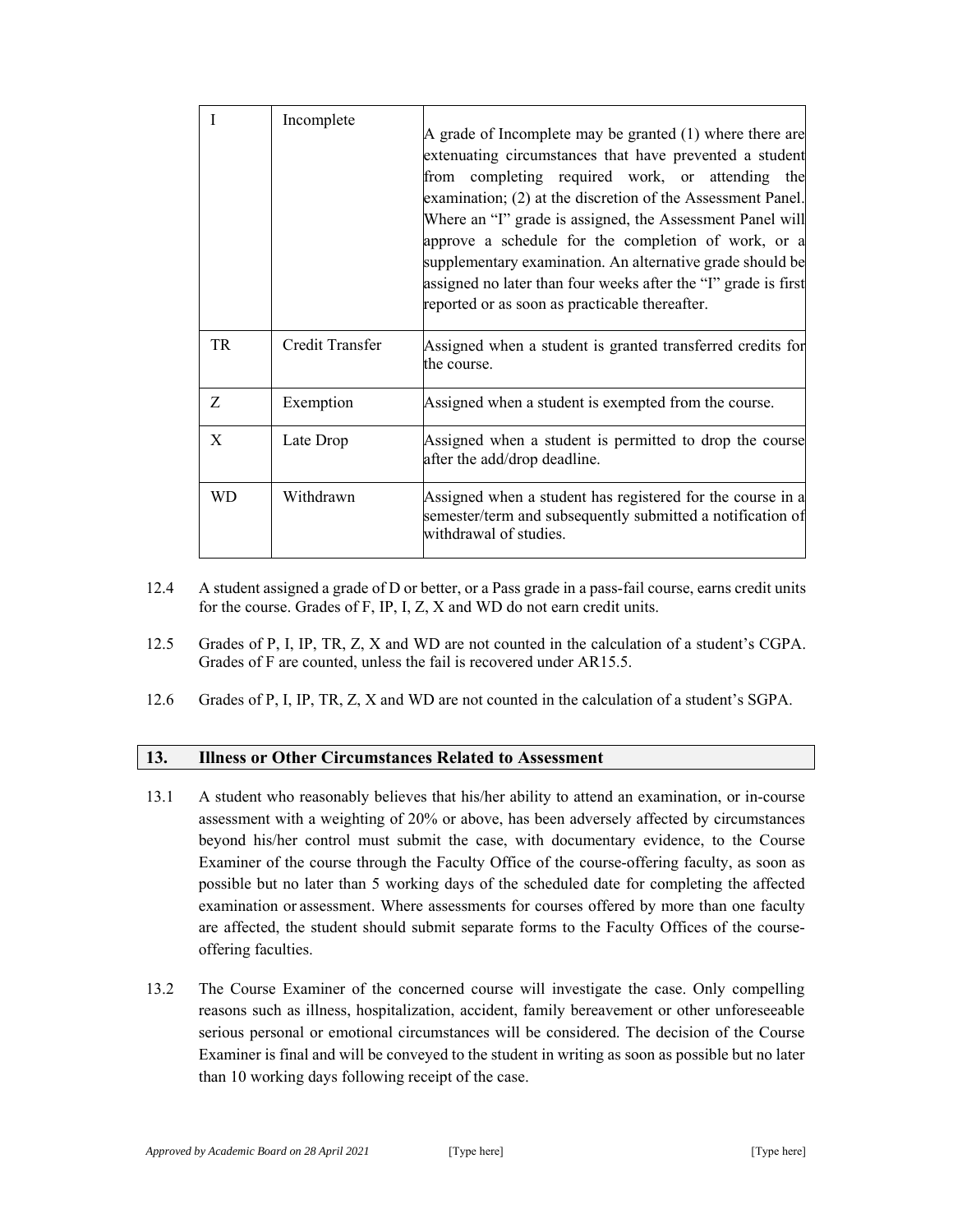- 13.3 If the case is justified and substantiated, the decision will be conveyed to the Assessment Panel which will determine whether to offer the student a make-up examination or coursework or other alternative assessment. Where assessments for more than one course are affected, it is the responsibility of the home Faculty to inform all relevant Assessment Panels. The Assessment Panel may also adjust the grade of the student if deemed appropriate. The course-offering Faculty will convey the Assessment Panel's decision on the make-up arrangements to the student in writing as soon as possible.
- 13.4 For in-course assessment with a weighting of 19% or below, the student should approach the Course Examiner directly within 5 working days of the scheduled date for completing assessment. The Course Examiner will decide, based on the documentary evidence submitted by the student, whether to grant a make-up or other alternative assessment to the student. Only compelling reasons such as illness, hospitalization, accident, family bereavement or other unforeseeable serious personal or emotional circumstances will be considered.

### **14. Review of Course Grades**

14.1 Requests for review of course grades are governed by AR14.

### Informal Resolution

- 14.2 For review of course grades via informal resolution, the Course Examiner will consider requests on grounds of administrative error in recording or calculating the marks or result, or other circumstances that impact the course grade awarded.
- 14.3 A student should contact the Course Examiner within 5 working days of the announcement of grades by the College with a view to resolving the matter informally.
- 14.4 If a revision to the student's course grade is considered necessary, the Course Examiner should make a recommendation to amend the grade and seek the endorsement of the Chair of the Assessment Panel. Any grades thus amended will be reported to the Assessment Panel at its next meeting.
- 14.5 The decision on the informal review will be communicated to the student by the Course Examiner no later than 13 working days following the announcement of grades by the College.
- 14.6 Other than disagreement with the academic judgement of Course Examiners which does not constitute valid grounds for formal review by virtue of 14.7AR14.7, if the student's concerns regarding course grades as stipulated in AR14.2 cannot be resolved by informal means, the student may seek resolution via the formal procedures outlined below. Nevertheless, informal review is not a pre-requisite for the formal procedures.

### Formal Procedures for Review

- 14.7 Disagreement with the academic judgement of Course Examiners does not constitute a valid ground for formal review. For formal review of course grades, only requests with the following grounds will be considered:
	- (i) there has been a procedural irregularity in the assessment process; for example, the assessment was not conducted in accordance with the Academic Regulations or with the arrangement prescribed for the course;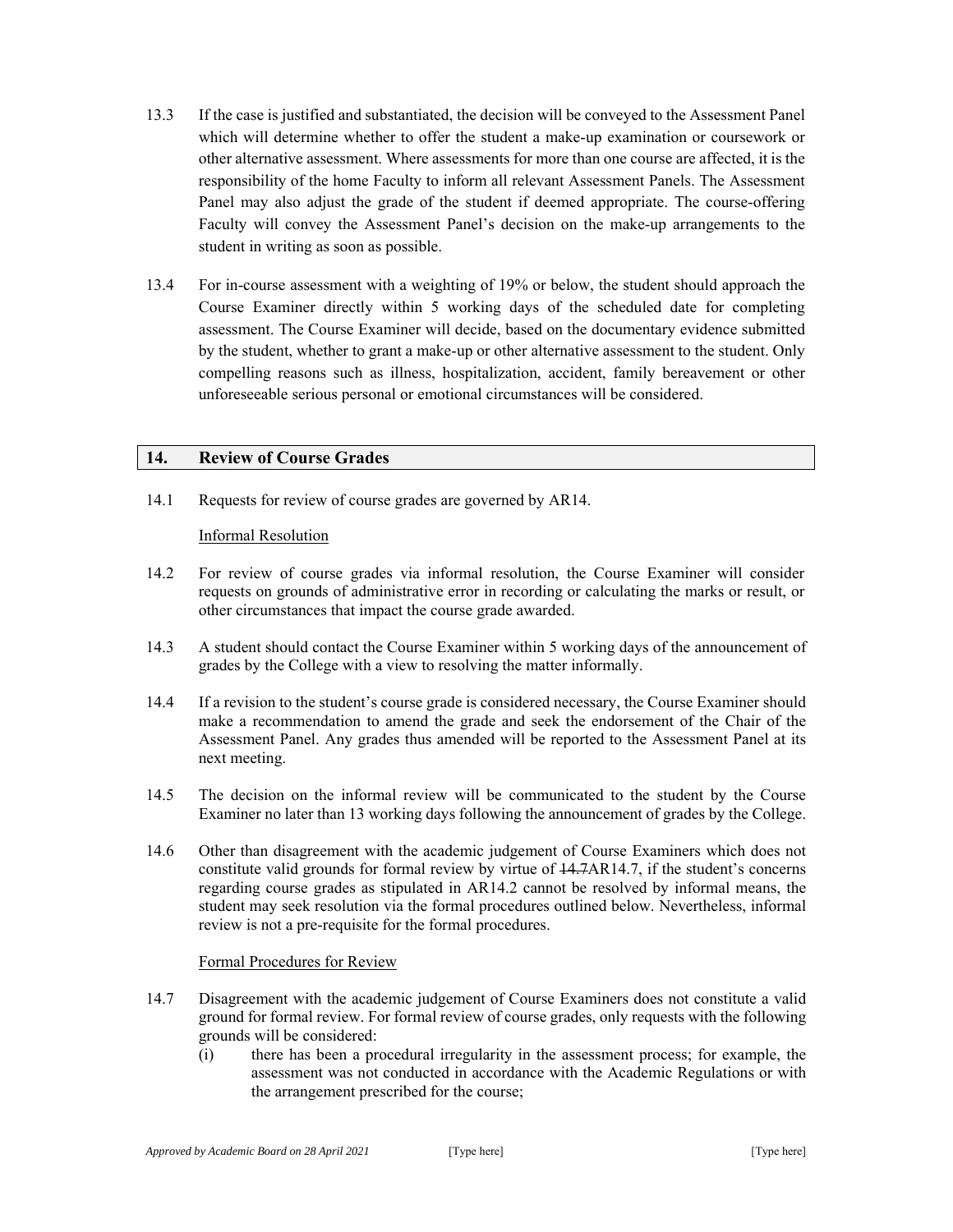- (ii) there exist circumstances that impacted the course grade awarded and that the student was unable to bring them to the attention of the Course Examiner prior to the assessment for valid reasons.
- 14.8 Any request for review of course grades must be made in writing to the Associate Dean of the Faculty offering the course within 22 working days of the announcement of grades by the College. The written application must:
	- (i) state the grounds on which the request for review is made;
	- (ii) include a description of the relevant facts; and
	- (iii) provide supporting evidence.
- 14.9 Upon receipt of the formal request for review, the Associate Dean of Faculty will determine whether or not a *prima facie* case for review has been established. If, in the view of the Associate Dean of Faculty, there is no *prima facie* case, then the request will be dismissed and the decision conveyed to the student no later than 32 working days following the announcement of grades by the College. The decision of the Associate Dean of the Faculty to dismiss the request is final.
- 14.10 If, in the view of the Associate Dean of Faculty, there is a *prima facie* case, then he/she will refer the matter to the Faculty Grade Review Committee for consideration. The Committee may interview the student and staff members concerned. If the student does not show up for the interview, the Committee will consider the student's request for formal review of course grade on the basis of the information and documents provided by the student and other information available to the Committee. The Committee will record its proceedings and resolutions.
- 14.11 If the Committee determines that the case is substantiated, the decision will be conveyed to the Assessment Panel to decide on the action to be taken. The Assessment Panel will report back to the Faculty Grade Review Committee any decisions taken on cases referred via this procedure.
- 14.12 The decision on the formal review will be communicated in writing to the student by the Associate Dean of Faculty with a brief statement of the reasons for the decision. The decision should be conveyed to the student no later than 54 working days following the announcement of grades by the College.

### Appeal Procedures

- 14.13 Formal requests for review of course grades should normally be resolved at the Faculty level. A student may only appeal against the decision of the Faculty Grade Review Committee on the basis of procedural irregularity in the review process within 10 working days following receipt of the decision on the formal review. A student may submit an appeal in writing to the Vice President (Academic). The appellant should clearly indicate the grounds for appeal, and provide evidence in support of the appeal. The Vice President (Academic) will determine whether or not a *prima facie* case for appeal has been established. If, in the view of the Vice President (Academic), there is no *prima facie* case, then the appeal will be dismissed and the decision conveyed to the student normally no later than 10 working days following receipt of the appeal. The decision of the Vice President (Academic) to dismiss an appeal is final.
- 14.14 If, in the view of the Vice President (Academic), there is a *prima facie* case, he/she will refer the matter to the College Academic Review Committee for consideration.
- 14.15 If the College Academic Review Committee determines that the case is substantiated, the decision will be conveyed to the Assessment Panel to decide the actions to be taken. The Assessment Panel will report back to the College Academic Review Committee any decisions taken on cases referred via this procedure.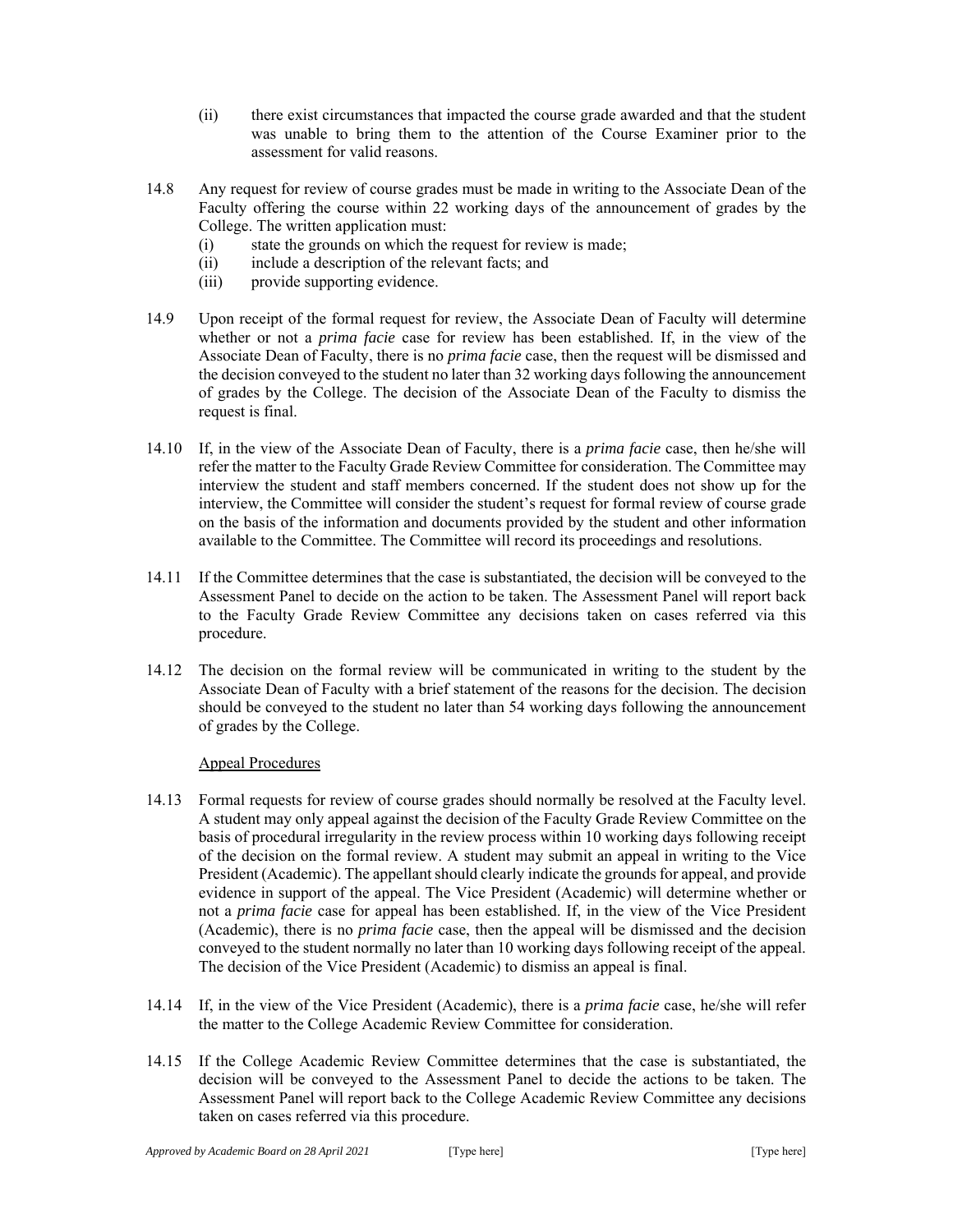- 14.16 The College Academic Review Committee should record its proceedings and resolutions. The decision on the appeal will be conveyed to the student in writing normally no later than 27 working days following receipt of the appeal case by the Vice President (Academic) and is final.
- 14.17 The Faculty Grade Review Committees will submit a report of formal requests for review of course grades considered to the Academic Board annually. The College Academic Review Committee will submit an annual report to the Academic Board on all appeal cases received by the College Academic Review Committee.

### **15. Academic Standing**

#### Academic Standing

15.1 Academic standing provides an indicator of a student's academic progress on Bachelor Degree courses, and identifies students in academic difficulty needing academic advising and extra help. The four levels of academic standing are defined as follows:

| <b>Standing</b>              | <b>Definitions</b>                                                                                                                                                                                                                                                                                                                                                                                                                                                                                                                                                                                                       |  |  |
|------------------------------|--------------------------------------------------------------------------------------------------------------------------------------------------------------------------------------------------------------------------------------------------------------------------------------------------------------------------------------------------------------------------------------------------------------------------------------------------------------------------------------------------------------------------------------------------------------------------------------------------------------------------|--|--|
| <b>Satisfactory Progress</b> | Student is making satisfactory academic progress.                                                                                                                                                                                                                                                                                                                                                                                                                                                                                                                                                                        |  |  |
| Academic Warning             | The student's academic performance has been unsatisfactory, or<br>his/her overall academic average is below minimum requirements. A<br>student on warning is asked to seek academic advice from his/her<br>programme advisor.                                                                                                                                                                                                                                                                                                                                                                                            |  |  |
| <b>Academic Probation</b>    | student's academic performance<br>has been extremely<br>The<br>unsatisfactory, or his/her overall academic average has continued to<br>be below the minimum requirements for graduation. A student on<br>Academic Probation will be assigned an academic advisor by his/her<br>home Faculty and will not be permitted to register for courses in the<br>following semester without the approval of the academic advisor.<br>The home Faculty may also require a student on Academic Probation<br>to take a reduced study load and/or to fulfil specific conditions such<br>as GPA attainments in the following semester. |  |  |
| Academic Suspension          | A student who cannot benefit from course registration in the next<br>semester may be suspended for an approved period of not less than<br>one semester. Academic Suspension is designed to provide the<br>student with an opportunity to resolve the problems that are<br>preventing him/her from making academic progress. On return from<br>his/her suspension, the student may be given the opportunity for one<br>additional course repeat in each failed course to recover failure(s).                                                                                                                              |  |  |

15.2 In accordance with the following rules, a decision on academic standing is made for all students at the end of Semester A and Semester B:

| Last                  | Academic | GPAs attained at the time of decision |     |               | Academic/                   |
|-----------------------|----------|---------------------------------------|-----|---------------|-----------------------------|
| Standing              |          | <b>SGPA</b>                           |     | <b>CGPA</b>   | <b>Operational Standing</b> |
| Satisfactory progress |          | 1.70 to 4.3                           | and | 1.70 to $4.3$ | Satisfactory progress       |
|                       |          | 1.00 to 1.69                          | and | 1.00 to 4.3   | Academic warning            |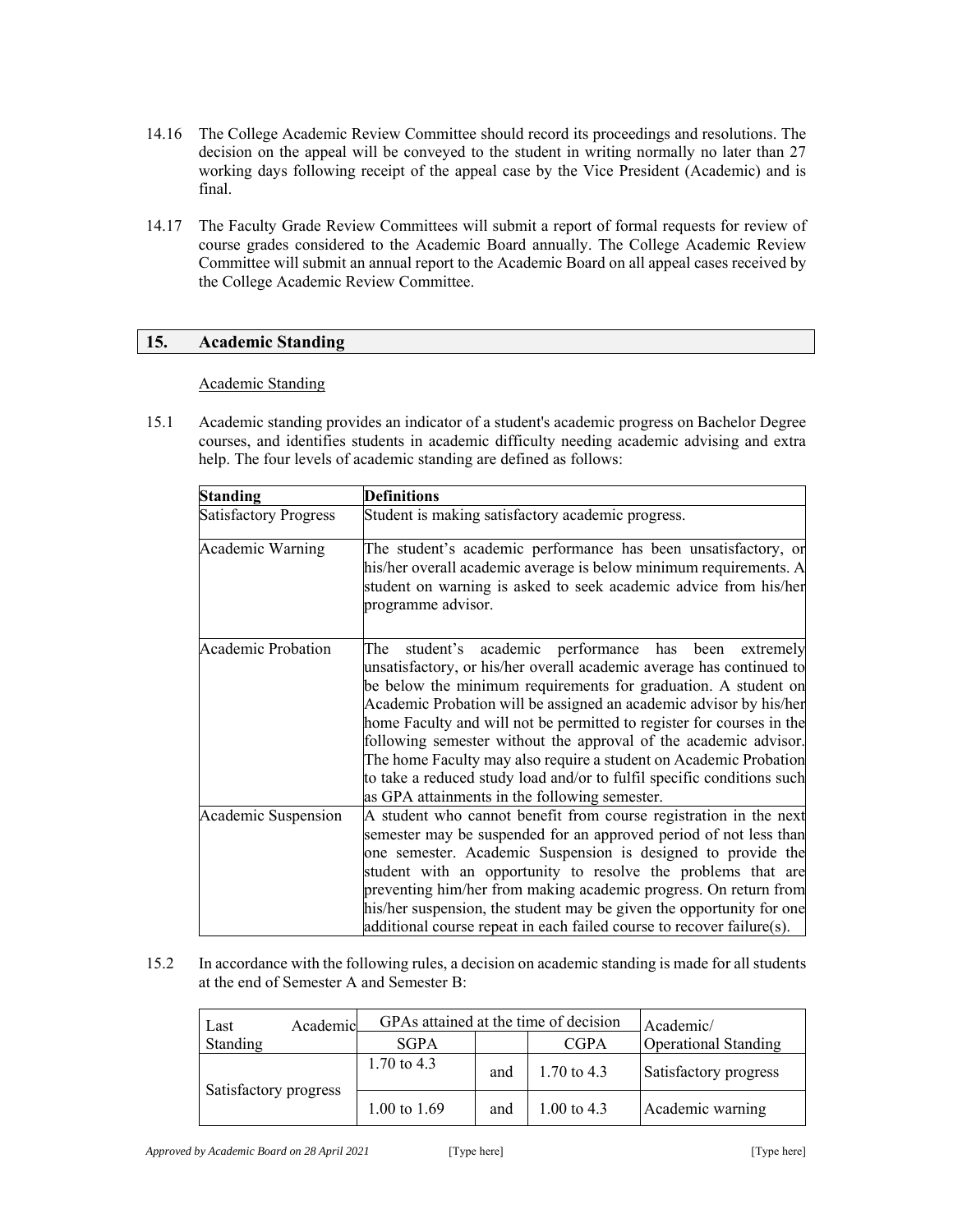|                     | $0$ to $0.99$  | <sub>or</sub> | $0$ to $0.99$  | Review                |
|---------------------|----------------|---------------|----------------|-----------------------|
| Academic warning    | 1.70 to $4.30$ | and           | 1.70 to $4.30$ | Satisfactory progress |
|                     | 1.70 to $4.30$ | and           | $0$ to 1.69    | Academic warning      |
|                     | 0 to 1.69      | and           | Any            | Review                |
| Academic Probation/ | 1.70 to 4.30   | and           | 1.70 to $4.30$ | Satisfactory progress |
| Academic suspension | 0 to $1.69$    | <sub>or</sub> | 0 to 1.69      | Review                |

- 15.3 In making decisions on a student's academic standing, the Examination Board has the right, upon the recommendation of the student's home Faculty, to make exceptions from the above rules.
- 15.4 If so required by the Examination Board, an academic standing decision may also be specially determined for a particular student at the end of the Summer Term.

### Repeating Courses to Improve Grades

15.5 Unless otherwise specified, a student may repeat a course, or an equivalent course, to recover a failure or to improve a course grade of D, subject to the concerned Faculty's course offering schedule and availability. After the first attempt, only two repeat attempts are permitted during the study of one programme. Students studying the same course on re-admission basis are allowed another maximum of two repeat attempts. Course grades for all attempts will appear on the student's transcript, but only the final grade earned will be included in the calculation of the student's CGPA. No repeat attempt is permitted for a course with a grade C- or above.

### Dean's List

15.6 At the end of Semester A and Semester B, or for part-time students on the completion of the second of these two semesters, a student's GPAs are calculated. Where a student over that period has (i) earned twelve credit units or more from courses taken at the College, (ii) achieved a GPA of 3.70 or above, (iii) not failed any course, and (iv) subject to the Dean's endorsement, the student is placed on the Dean's list.

### **16. Application for Graduation and Requirements for Awards**

- 16.1 Each academic year has three graduation dates as set by the Academic Board. Students should file an application for graduation during their intended graduation semester/term in accordance with the procedures announced by the College.
- 16.2 Students who have applied for graduation but do not successfully complete all their academic requirements by the end of the intended graduation semester/term must reapply for graduation.
- 16.3 In order to be awarded a degree, a student shall:
	- (i) complete the minimum credit unit requirements for the degree;
	- (ii) achieve a CGPA of 1.70 or above; and
	- (iii) fulfil other requirements stipulated in the College's regulations and procedures.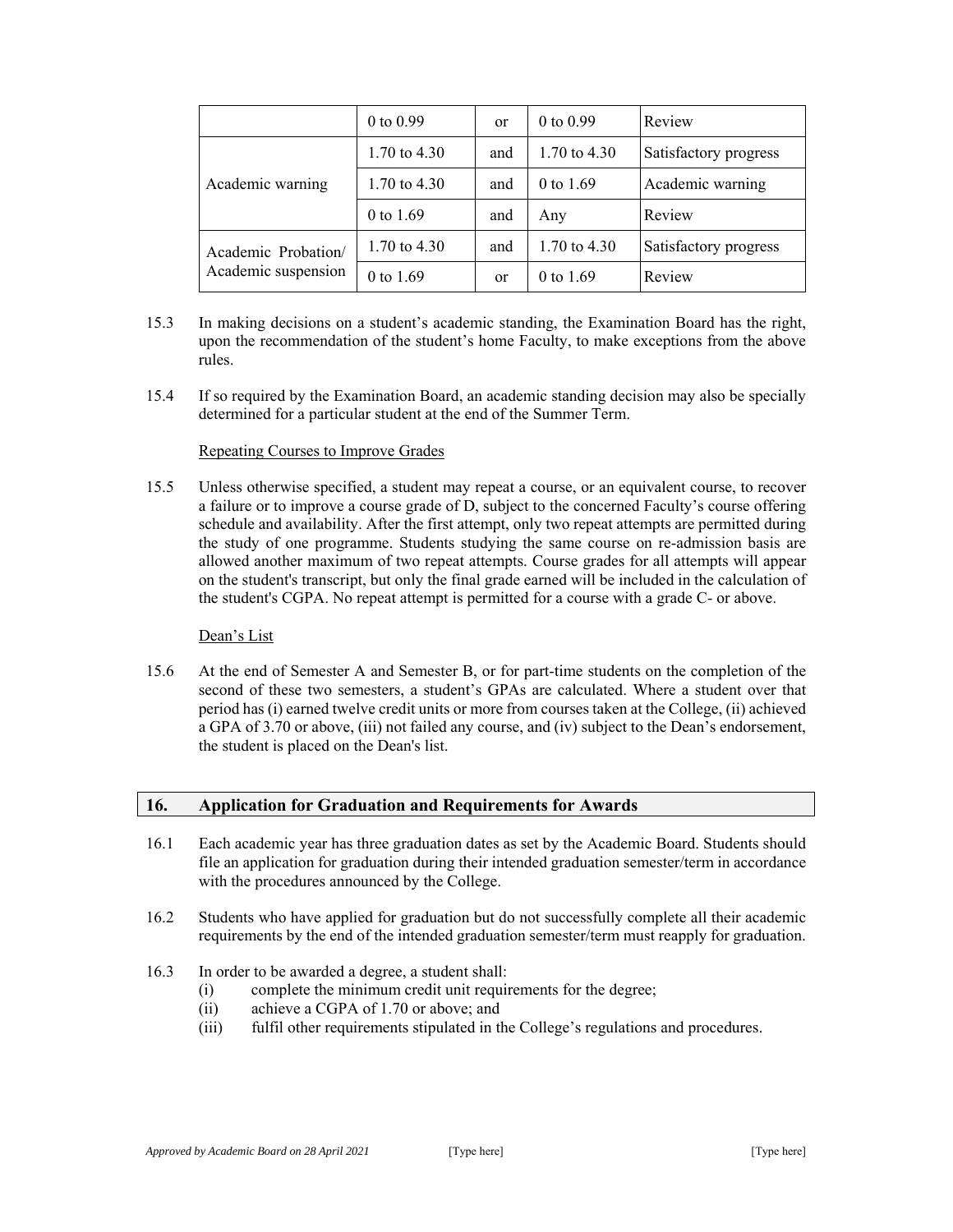### **17. Conferment and Classification of Awards**

#### Requirements for College Awards

- 17.1 The degree awarded to a student will be determined by the student's Major. The award title to be shown on the student's award certificate will be the degree and the Major.
- 17.2 A student completing the requirements for an award graduates on the next following graduation date.

### Classification of Awards

17.3 The College grants Bachelor Degree awards with the following classifications:

| Award                  | <b>Classification</b>                |  |
|------------------------|--------------------------------------|--|
| <b>Bachelor Degree</b> | <b>First Class Honours</b>           |  |
|                        | Second Class Honours, Upper Division |  |
|                        | Second Class Honours, Lower Division |  |
|                        | Third Class Honours                  |  |
|                        | Pass                                 |  |

17.4 The Examination Board shall in its absolute discretion determine a student's award classification based on the CGPAs of all courses taken in the programme (including failed courses, if any). A student must satisfy the following minimum CGPA requirements to be awarded the corresponding class of honours.

| Classification                       | Minimum GPA |
|--------------------------------------|-------------|
| <b>First Class Honours</b>           | 3.50        |
| Second Class Honours, Upper Division | 3.00        |
| Second Class Honours, Lower Division | 2.50        |
| Third Class Honours                  | 2.00        |

17.5 The Examination Board shall further make reference to the following guidelines and determine the classification of a student's degree in a programme.

| Classification                                 | Maximum Cumulative % |
|------------------------------------------------|----------------------|
| <b>First Class Honours</b>                     | 15%                  |
| Second Class Honours, Upper Division or higher | 60%                  |
| Second Class Honours, Lower Division or higher | 95%                  |
| Third Class Honours or higher                  | $100\%$              |

*Note*: The percentages refer to the number of students in an honours class divided by the total number of students graduating from the programme in that academic year.

17.6 The Examination Board shall make a recommendation to the Academic Board for the conferment of awards.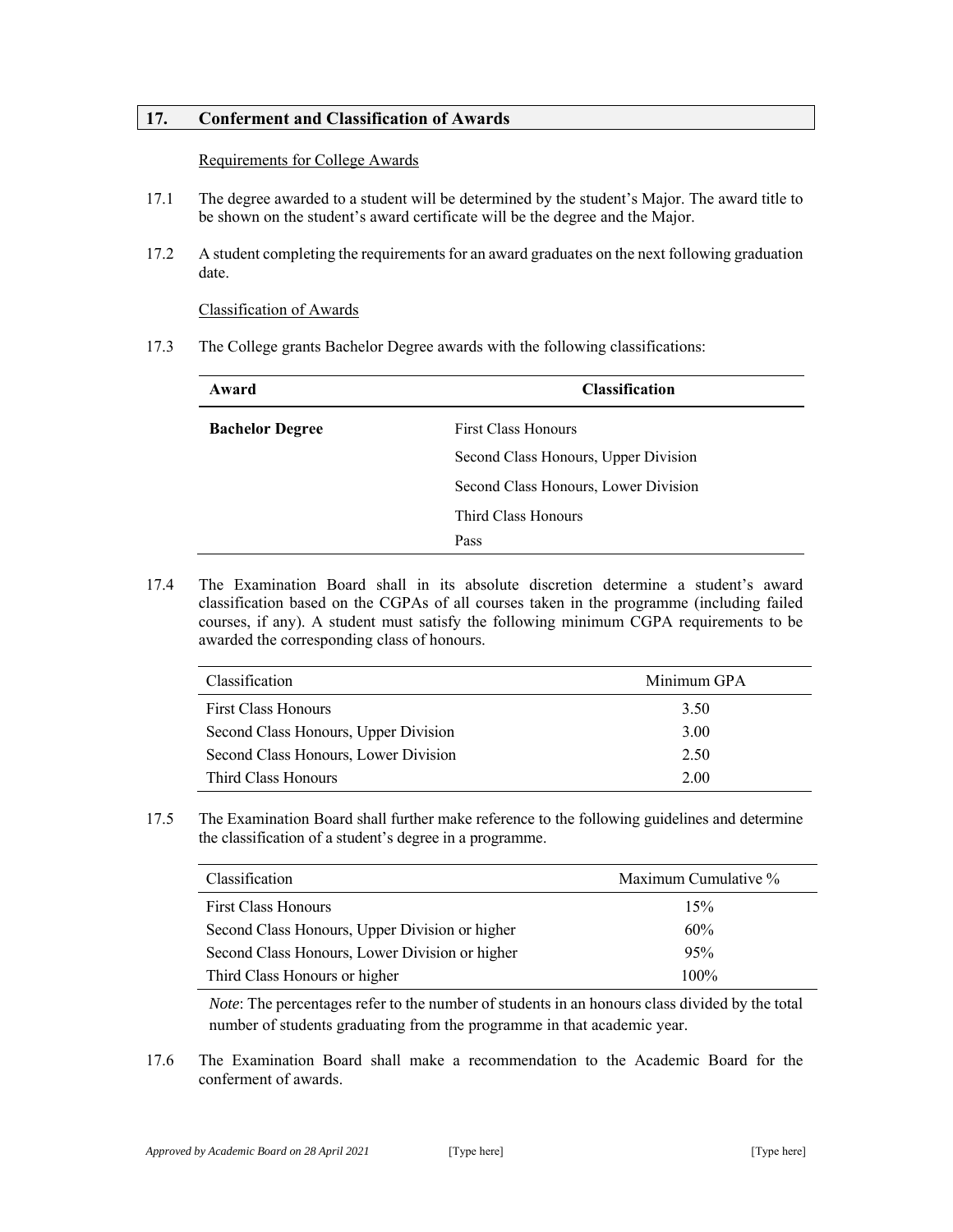### **18. Withdrawal of Studies**

18.1 Students who wish to withdraw from studies should submit a withdrawal notification to the College. Withdrawal will normally take effect from the date of submission of the notification. However, notification submitted during or after the examination period will take effect only from the following semester/term.

### **19. Termination of Studies**

- 19.1 The College has the right to terminate a student's study for failure to maintain satisfactory academic progress as determined by the Examination Board or to comply with the policies and procedures of the College.
- 19.2 The Examination Board may terminate the study of a student under the following circumstances:
	- (i) The student's SGPA is below 1.00 for two consecutive enrolled semesters;
	- (ii) The student's academic progress is unsatisfactory and is unable to meet the conditions stipulated by the home faculty after being put on Academic Probation for two consecutive semesters;
	- (iii)The student fails to pass a required course, or its equivalent/substitute course, after three attempts; or
	- (iv)The student fails to complete all programme requirements for graduation within the approved maximum study period.
- 19.3 Irrespective of AR 19.2, the Examination Board may prescribe any other criteria for terminating a student's study.

### **20. Review of Examination Board Decisions**

20.1 Requests for review of an Examination Board's decision on academic standing or final award are governed by 20AR20. The academic judgement of the Board shall not be subject to review.

### Informal Resolution

- 20.2 For review of an Examination Board's decision via informal means, the College will only consider requests on grounds of administrative error in recording, transcribing or reporting of the result.
- 20.3 A student should attempt to resolve the matter informally by contacting the Programme Leader within 5 working days of the publication of the academic standing or final award by the College through the Administrative Information Management System of the College. Nonetheless, informal review is not a pre-requisite for the formal procedure.
- 20.4 If an amendment to the decision on academic standing or award classification is considered necessary, the Programme Leader should make a recommendation via the Associate Dean of Faculty to this effect and seek the endorsement of the Chair of the Examination Board. Any Examination Board decision thus amended will be reported to the Examination Board at its next meeting.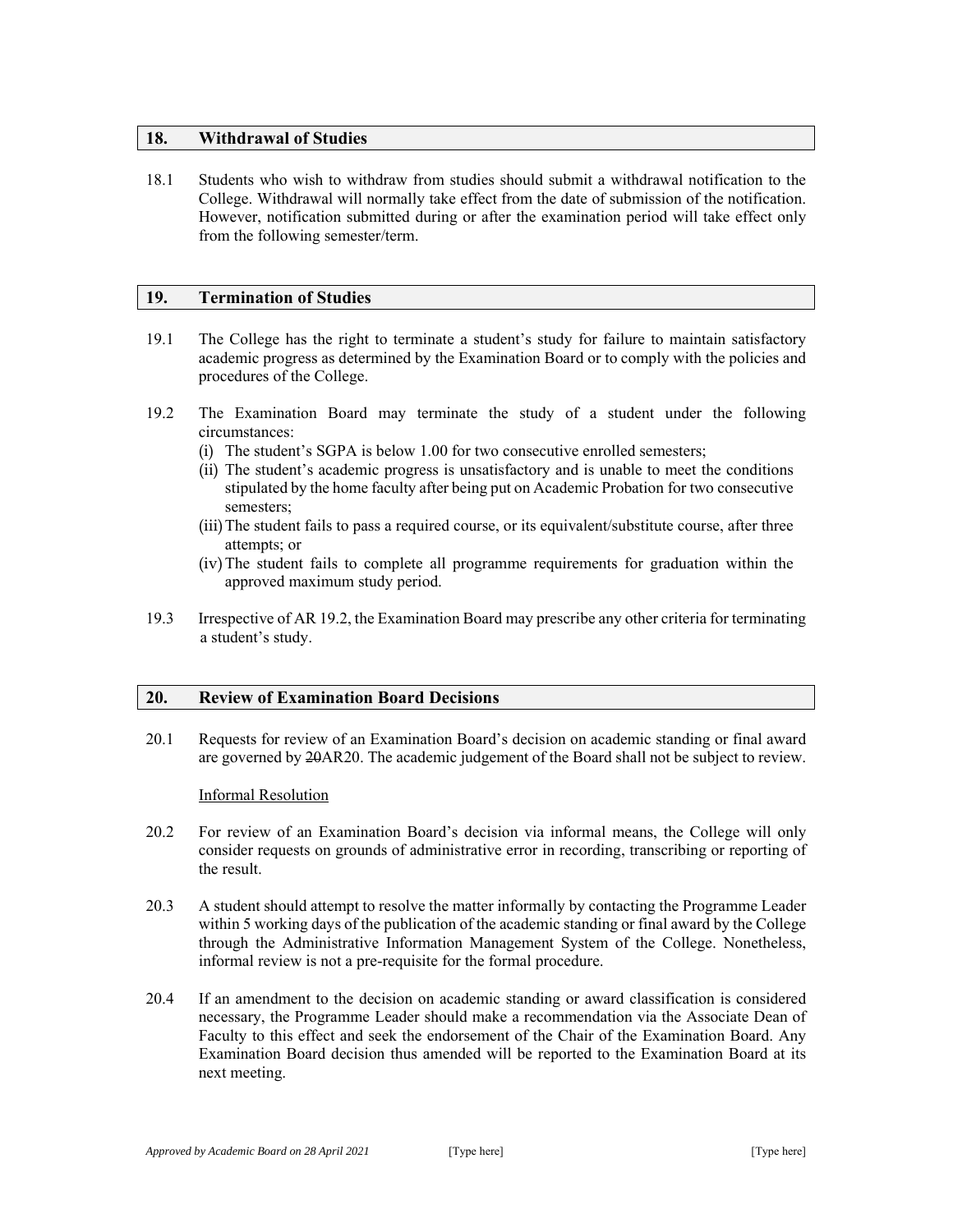20.5 The decision on the informal review will be communicated to the student by the Programme Leader no later than 8 working days following receipt of the informal request for review.

### Formal Procedures for Review

- 20.6 For formal review of an Examination Board's decision, only requests with the following grounds will be considered:
	- (i) there has been a procedural irregularity affecting the Board's decision;
	- (ii) there exist circumstances that impacted the Board's decision that the student was unable to bring to the attention of the Board prior to its deliberations for valid reasons.
- 20.7 Students may submit a formal request in writing to the Vice President (Academic) within 22 working days of the publication of the Examination Board's decision. The application must: (i) state the grounds on which the request for review is made;
	- (ii) include a description of the relevant facts; and
	- (iii) provide supporting evidence.
- 20.8 The Vice President (Academic) will determine whether or not a *prima facie* case for review has been established. If, in the view of the Vice President (Academic), there is no *prima facie* case, then the request will be dismissed and the decision conveyed to the student no later than 10 working days following receipt of the request. The decision of the Vice President (Academic) to dismiss request for review is final.
- 20.9 If, in the view of the Vice President (Academic), there is a *prima facie* case, he/she will refer the matter to the Academic Review Committee for consideration. The Committee may interview the student and staff members concerned. If the student does not show up for the interview, the Committee will consider the student's request for formal review of Examination Board's decision on the basis of the information and documents provided by the student and other information available to the Committee. The Committee will record its proceedings and resolutions.
- 20.10 If the Academic Review Committee determines that the case is substantiated, the decision will be conveyed to the Examination Board. The Examination Board will review the case and decide whether changes to the student's academic standing or award classification are required. The Examination Board will report back to the Academic Review Committee any decisions taken on cases referred via this procedure.
- 20.11 The decision on the formal review will be conveyed to the student in writing no later than 22 working days following receipt of the formal request for review.

### Appeal Procedures

- 20.12 Formal requests for review of the Examination Board's decisions should normally be resolved by the Academic Review Committee. A student may only appeal against the decision of the Committee on the basis of procedural irregularity in the review process. A student may submit an appeal in writing to the President within 10 working days following receipt of the decision regarding the formal review. The appellant should clearly indicate the grounds for appeal, and provide evidence in support of the appeal.
- 20.13 If the President determines that the case is substantiated, the decision will be conveyed to the Examination Board. The Examination Board will review the case and decide whether changes to the student's academic standing or award classification are required. The Examination Board will report back to the President any decisions taken on cases referred via this procedure.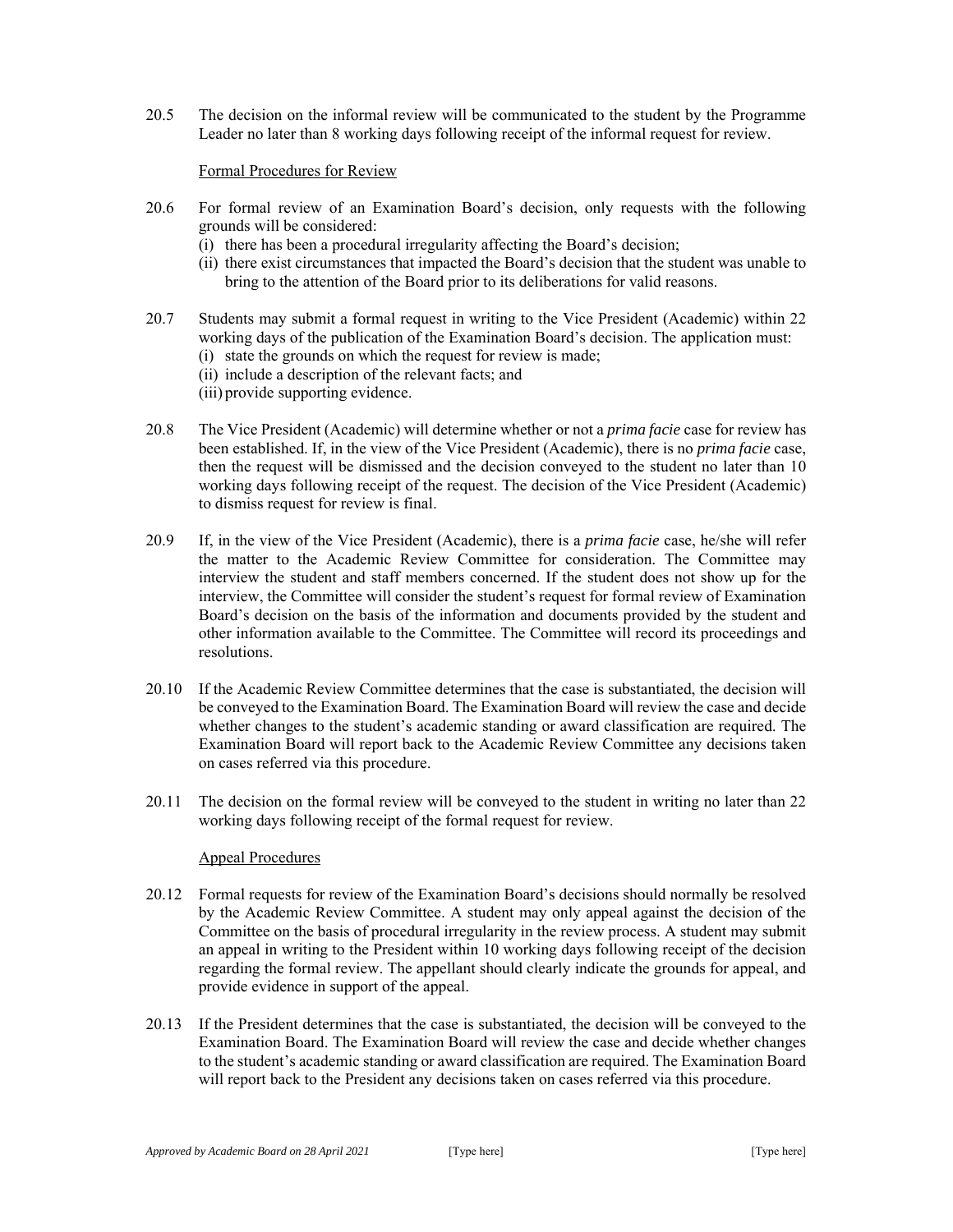- 20.14 The Committee Secretary appointed by the Chair shall record its proceedings and resolutions. The decision on the appeal will be conveyed to the student in writing within 22 working days following receipt of the appeal and is final.
- 20.15 The Academic Review Committees will submit a report of formal requests for review of Examination Board decisions and of appeals cases received to the Academic Board annually. The President will submit an annual report to the Academic Board on all appeal cases received.

### **21. Programme Transfer**

- 21.1 A student may change from his or her current programme of study to another programme of the same level. To change his/her programme, the student must apply in writing to the College Office following the College procedures for approval. If approved, the change will take effect from the following semester.
- 21.2 Applications are considered only if the following criteria are met:
	- (i) The student should have met the standard entrance requirements of the receiving programme.
	- (ii) The receiving programme must have sufficient capacity to accommodate the student.
	- (iii)The student must have a good attendance record and be demonstrably engaged with his/her studies.
	- (iv) The student must not have a record of serious misconduct or academic honesty issues during his or her study in the current programme.
	- (v) The student must have settled all fees in relation to his or her current programme.
- 21.3 If the application is approved, the student's previous GPA will be handled as follows:
	- (i) The results of the core and generic courses of the current programme which do not exist in the curriculum of the receiving programme will be dropped from the calculation of the CGPA of the receiving programme.
	- (ii) The results of the core and generic courses shared in the current and the receiving programmes and courses in General Education component and free electives with grade B or above will be included in the calculation of CGPA of the receiving programme. For courses with grade B- or below, the student will have the options to have the results included in or excluded from the calculation of the CGPA for the receiving programme; in the latter case, the credits and grades achieved in those courses will be annulled, and the student concerned will have to re-take those excluded course(s) and satisfactorily complete the assessments to fulfil graduation requirements, with no capping on grades to be attained.
- 21.4 Students transferred to any programme will start with an academic status of "satisfactory progress".
- 21.5 Upon transfer to the new programme, the student may retake the same course(s) for which he or she has failed twice in the previous programme, subject again to another maximum of two repeat attempts but within the maximum period of study allowed for the completion of all programme requirements (refer to AR11.1).

### 22. **Re-admission**

22.1 Former bachelor's degree students of the College whose studies were discontinued either due to study withdrawal or termination by the College may apply for re-admission to the College by submitting a new application for admission.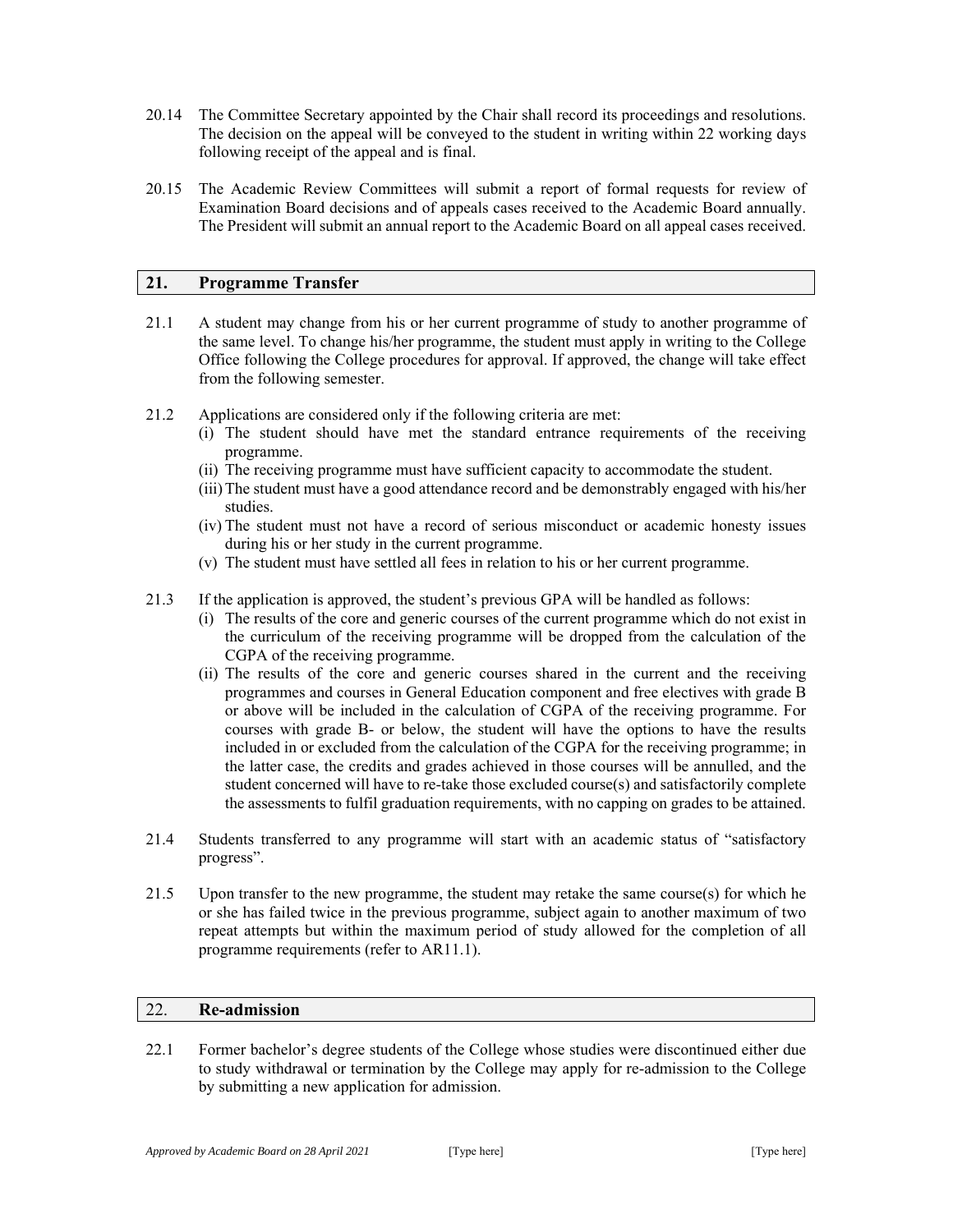- 22.2 Students whose studies at the College have stopped due to termination by the College or selfwithdrawal may apply for admission to any other programme of the College without time constraint. However, a student who withdrew from a programme or was terminated from the programme due to academic reasons may only apply for re-admission to the same programme no earlier than nine months after the withdrawal/termination.
- 22.3 A student admitted to a new programme may apply for transfer of credits earned in his or her previous programme according to AR6.
- 22.4 A student re-admitted to the same programme will have the previous results of courses with grade B or above included in the calculation of CGPA. For courses with grade B- or below, the student will have the options to have the previous results included in or excluded from the calculation of the CGPA; in the latter case, the credits and grades achieved in those courses will be annulled, and the student concerned will have to re-take those excluded course(s) and satisfactorily complete the assessments to fulfil graduation requirements, with no capping on grades to be attained.
- 22.5 Students re-admitted to any programme will start with an academic status of "satisfactory progress".
- 22.6 Upon re-admission, the student may retake the same course(s) for which he or she has failed twice in the previously terminated/withdrawn programme, subject again to another maximum of two repeat attempts but within the maximum period of study allowed for the completion of all programme requirements (refer to AR11.1).

Approved by Academic Board on 9 December 2020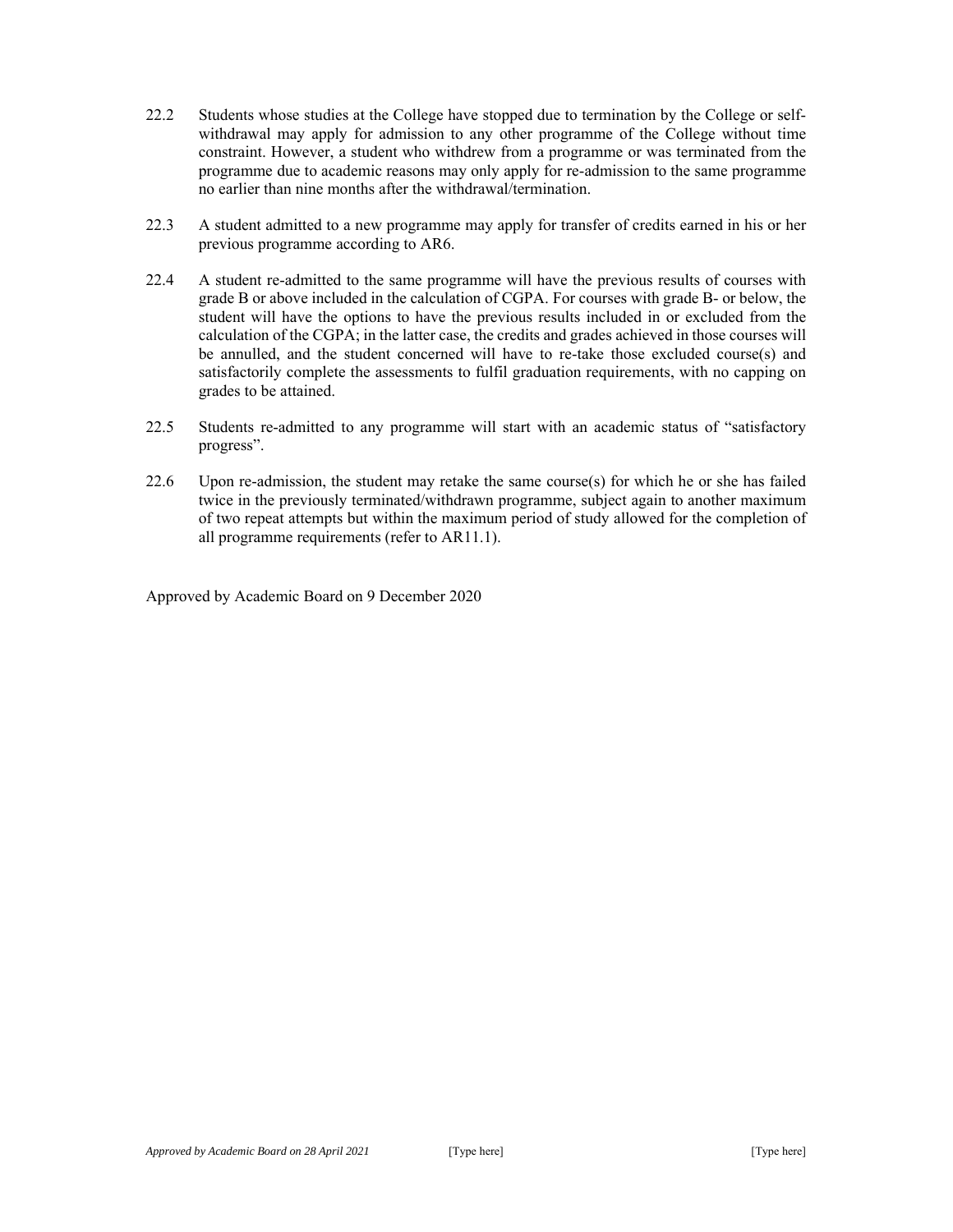## **Terms of Reference and Constitutions of Faculty Grade Review and College Academic Review Committees (AR14 and AR20)**

No individual shall be a member of a review committee who:

- Is a member of the Assessment Panel (except the Associate Dean of Faculty) or Examination Board which made the decision under review;
- Was a member of a review committee at formal review stage, where the same case is currently under appeal;
- Has any personal interest in the student requesting the review or lodging the appeal.

In order to expedite the process of selecting appropriate committee members in accordance with the above, it is recommended that a pool of eligible individuals be nominated as **potential members**, out of which the required number for each meeting of the committee shall be selected by the Chair.

The period of appointment is two years.

### **1. Faculty Grade Review Committee**

- 1.1 Terms of Reference
	- To decide whether a student has established grounds for review of course grades, in accordance with AR 20.6
	- To refer substantiated cases to the appropriate Assessment Panel(s)
	- To dismiss requests for review where cases are not substantiated
	- To receive reports from Assessment Panels in relation to cases referred by this committee
	- To identify any academic quality or wider issues raised by each case
	- To report annually to the Academic Board on review cases considered

### 1.2 Constitution

| Chair:<br>Associate Dean of Faculty (or nominee)                 |         |         |
|------------------------------------------------------------------|---------|---------|
| One full-time academic staff member from the Faculty<br>Members: |         |         |
| (nominated by Dean or Associate Dean of Faculty)                 |         |         |
| A pool of 5 academic staff members will be appointed as          |         |         |
| <i>potential members</i>                                         |         |         |
| One full-time<br>academic staff from                             | another | Faculty |
| (nominated by the Dean or Associate Dean of other Faculty)       |         |         |
| Administrative staff member of the Faculty<br>Secretary:         |         |         |

### **2. College Academic Review Committee**

- 2.1 Terms of Reference
	- To decide whether a student has established grounds for review of Examination Board decisions, in accordance with AR20.6
	- To refer substantiated review cases to the appropriate Examination Board(s)
	- To decide whether a student has established grounds for appeal against Faculty Grade Review Committees, in accordance with AR14.13
	- To refer substantiated appeal cases to the appropriate Assessment Panel(s)
	- To dismiss requests for review/appeal where cases are not substantiated
	- To receive reports from Examination Boards/Assessment Panels in relation to cases referred by this committee
	- To identify any academic quality or wider issues raised by each case